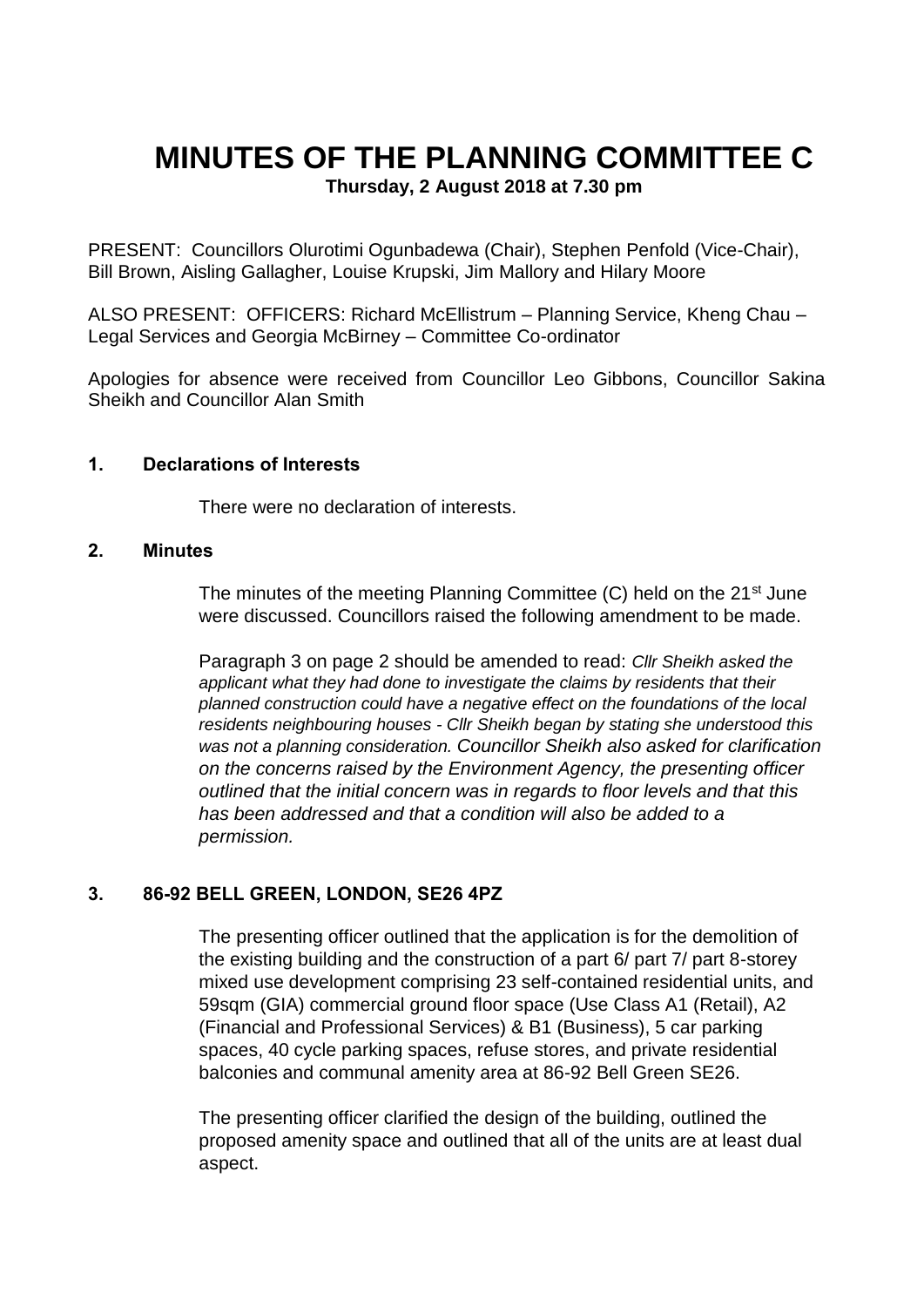The presenting officer outlined that 3 comments, 5 objections and 32 letters of support were received. An objection was also received from the Sydenham Society. The objections were in regards to the height of the proposed building, issues in regards to parking and traffic congestion, the design of the proposed building and the lack of amenity space for families.

The presenting officer outlined that the viability assessment shows that the scheme cannot provide affordable housing and that two review mechanisms to contribute to affordable housing would be attached to a permission. The presenting officer outlines the contributions that would be attached to a permission, these include an £92,500 towards an off-site payment in lieu of contribution towards affordable housing.

Councillor Mallory raised concerns in regards to viability and the review process, as the Council should be looking for genuinely affordable housing, and as such the scheme does not meet the housing need. Councillor Mallory asked why we wait for the review and how it is enforced. The presenting officer stated that expert consultants on viability sometimes conclude that it is not viable for more affordable housing to be provided initially, and in line with policy a review mechanism is attached to a permission. The presenting officer highlighted that review mechanisms are not an uncommon requirement.

Councillor Mallory asked for clarification of the type of units proposed. The presenting officer highlighted that all of the units are market housing. Councillor Mallory asked why the scheme is being considered if no affordable housing is being proposed, the presenting officer clarified that the viability review demonstrated that affordable units could not be delivered.

Councillor Penfold asked for clarification on the figures in the viability report. The presenting officer highlighted that the viability report is reviewed by an independent expert, and later provided clarification of the figures cited.

Councillor Sheikh stated that she supports the concerns raised by Councillor Mallory.

Councillor Gallagher stated she agreed with the clarification sought by Councillor Penfold in regards to the figures in the viability report. Councillor Gallagher also stated that it needs be clear that Members are understanding the viability reports correctly as they are held to account and need to ensure that they understand what they are voting on as the viability reports is a part of the decision making process. The presenting officer stated that Urban Delivery are contracted to assess the viability evidence and produce a summary report on behalf of the Council. The presenting officer highlighted that the review mechanism process is a common process and is an open book process.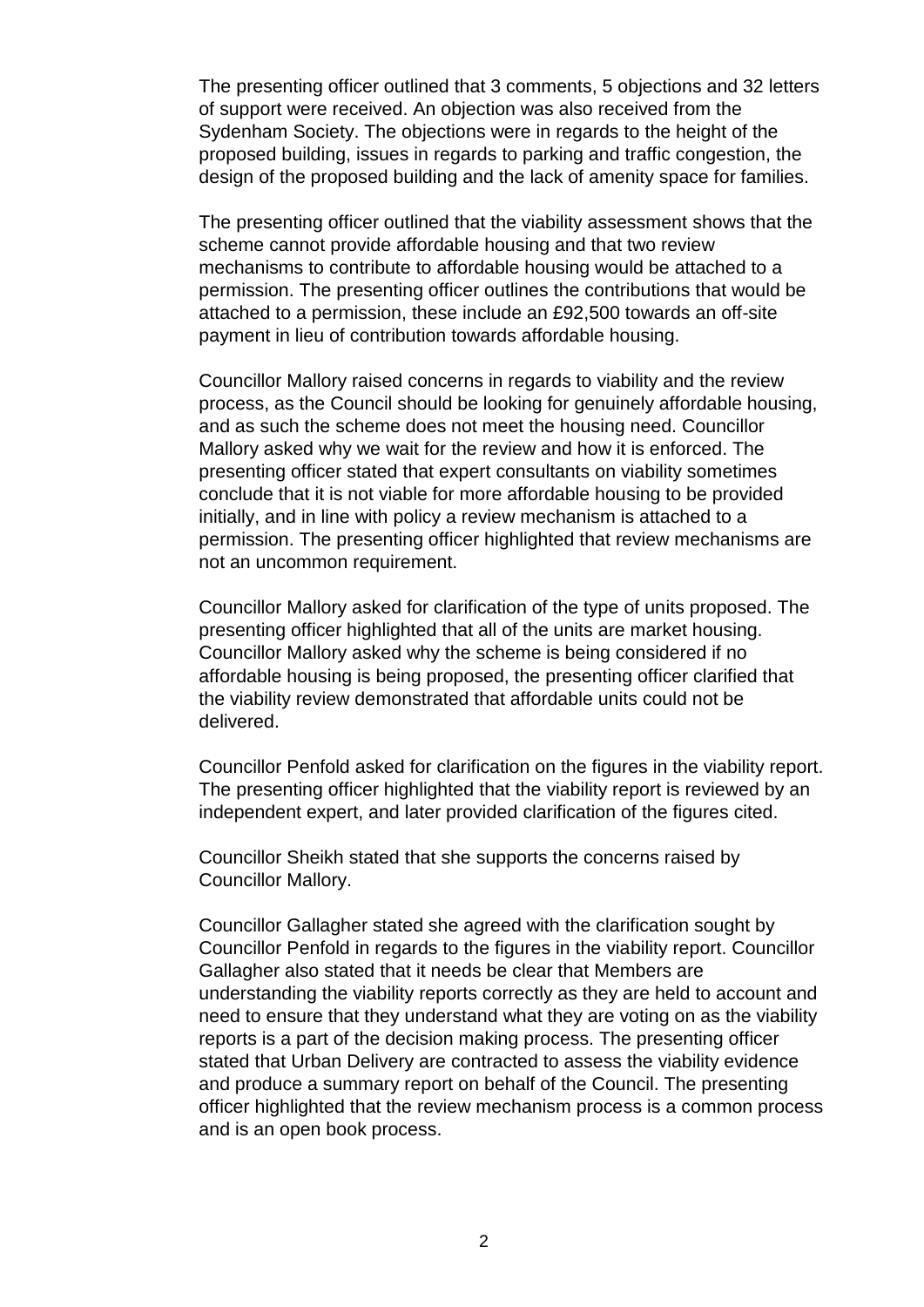The Committee received verbal representations from Richard Evans –WYG who represents the applicant. Richard Evans responded to some of the raised viability issues, outlined the design process and explains that the shops on the site are currently vacant. Richard Evans highlights that the scheme would provide 23 residential units which would comply with the Council's policy on mix of unit sizes. Richard Evans also highlighted that the commercial units would have subsidised rents (in the form of a 3 month initial rent free period), that the scheme would exceed cycle storage requirements, provide 5 car parking spaces, would meet the sustainability requirements and that the Lewisham Design Review Panel stated that the scale of the scheme is acceptable.

Councillor Mallory asked why is the applicant is committed to providing housing, why is no genuine affordable rented housing proposed. Richard Evans highlighted that the guidelines of affordable housing accept that there needs to be an incentive to developers to bring development forward and that 15-20% profit is the profit level that is accepted. Richard Evans highlights that that a contribution of £92,500 towards off-site affordable housing is proposed.

Councillor Gallagher stated the developers need to account for policy when the site is purchased and raised two questions. The first question asked how long the commercial units would benefit from subsidised rent and whether this would be secured via a condition. The second question raised was in regards to the whether the communal space is appropriate for families given its location at the top of the building. Richard Evans clarified that the value of the site was reflected in the Benchmark Land Value. Richard Evans also clarified that the amenity space is served by lifts and the due to the constraints of the site its location is the only place it could go. Richard Evans also stated that the present offer for the subsidised rents is 3 months from occupancy.

Councillor Penfold asked for clarification on the build costs due to perceived discrepancies in the viability report. Richard Evans stated that the author of the report is not at the meeting so he is unable to comment on the perceived discrepancies but did highlight that the report has been reviewed by the council officers and Urban Delivery on their behalf. The presenting officer stated that he appreciated that members wanted to be correct with the figures and highlighted that findings of the independent review cannot be disregarded.

Councillor Mallory asked for clarification in regards to the review if flats are already sold. Kheng Chau – Legal Services clarified that the early stage review is within 2 years of the planning permission if the scheme hasn't reached the agreed point and that the review would be on an open book basis, the assumptions would be checked and if it is found that more affordable housing can be provided it would be secured on site if it found during the early stage review. The late stage review is at the point of 75%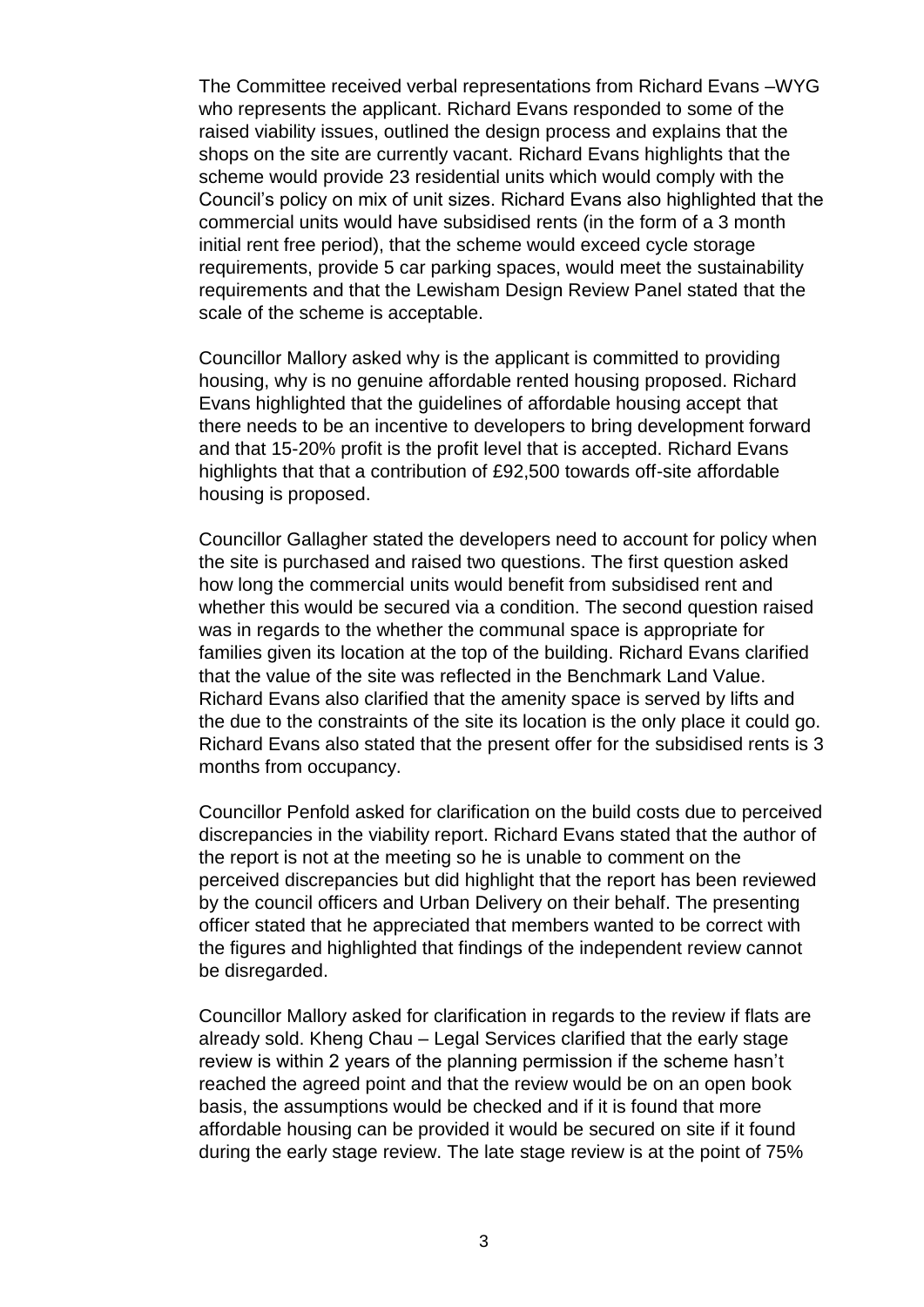sale and if it is found that more affordable housing can be provided then it is an offsite contribution.

Councillor Sheikh asked how review mechanisms on other developments have worked and how it is ensured that the review takes place. The presenting officer clarified that the early stage review is takes place if there is no substantial start within two years of the planning permission. The presenting officer also clarified that he doesn't have the figures to hand in regards to review mechanisms on other schemes.

Councillor Gallagher asked for clarification from legal services in regards to whether a contribution for affordable housing is solely for affordable housing or whether it contributes to other works. Kheng Chau – Leal Services stated that he does not know the answer but that common sense would suggest that there would be admin costs involved. The presenting officer clarified that a S106 contribution for affordable housing can only be spent on the purpose for which that s106 defines it must be spent.

The committee received verbal representations from Annabel McLaren of the Sydenham Society and a local resident Mareline Sterling. The Sydenham Society stated that they maintain the objection that is outlined in the officer's report, and highlighted that the scheme provides no affordable housing, traffic concerns and that the design, height and massing of the proposal is out of context and over dominant.

Mareline Sterling stated that the proposal would be another tall building which would block in Holmshaw Close, raised concerns in regards to parking, the building works and stated that the site is too small to accommodate the proposal. Councillor Sheikh asked Mareline Sterling if as a local resident she would like to add anything further. Mareline Sterling said she would and that 3 developments of tall buildings have been built so far and it is too much for residents. Mareline Sterling also raised concerns in regards to access for emergency vehicles and stated she appreciates that the existing building needs to be replaced. Councillor Sheikh asked Mareline Sterling if she would say there is a sense of community, Mareline Sterling states that she is trying to set up a Tenants Association.

Councillor Penfold asked for clarification on who owns and manages the land, and whether it was in Lewisham Homes' ownership. Richard Evans confirmed that it was not. The presenting officer highlighted that he does not know who owns the land, but does not understand it to be within Lewisham Homes' ownership. Councillor Ogunbadwa (Chair) stated that the owner of the land is irrelevant to the planning application.

Councillor Gallagher asked the Sydenham Society for clarification in regards to the objection in regards to design and protecting and enhancing Lewisham's Character. Annabel McLaren of the Sydenham Society stated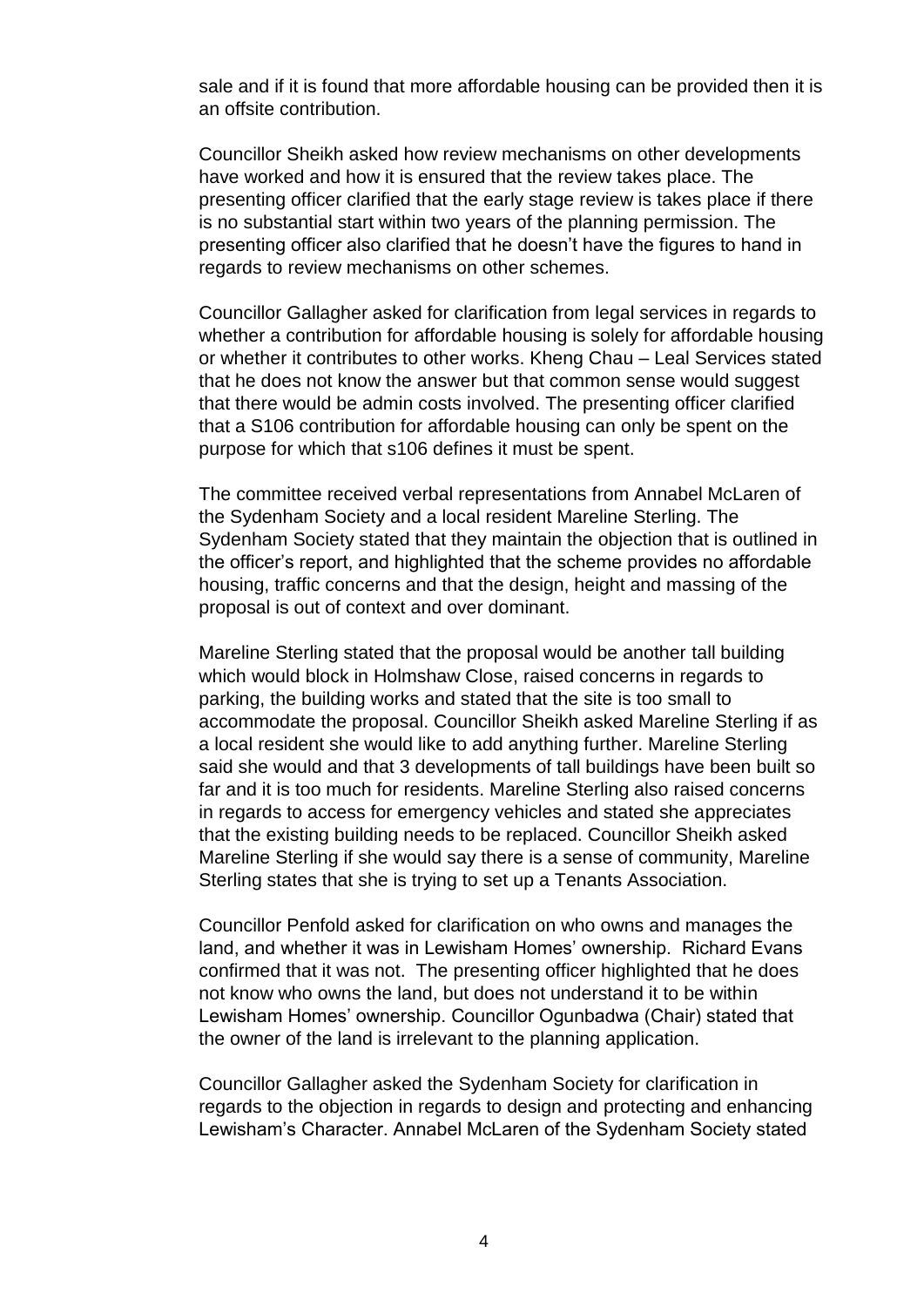that area has a number of characterful buildings and the proposal is being crammed onto a site which is too small to accommodate it.

Councillor Curran spoke under standing orders to object to the application. Councillor Curran stated that the artists impression are deceiving, clarified that the other developments referred to in the officers report are set back from the road whereas the proposal is built to the edge of the pavement. Councillor Curran also raised concerns in regards to the width of the pavement.

Councillor Curran highlighted that paragraph 180 of the NPPF states that new development should be appropriate for the location and this is why the other developments in the area have been set back. Councillor Curran also raised concern in regards to traffic, air quality and design. The presenting officer highlighted that in regards to air quality, Environmental Health agree with the submitted report and the concern in regards to air quality would be the same irrespective of the height of the building. The presenting officer highlighted that the amended NPPF states that traffic impacts need to be severe to be refused on traffic impacts.

Councillor Curran stated that the submitted evidence needs to be checked in terms of air quality, as more up to date data was available and had not been considered, that the photos provided are misleading, there is concern over the height of the building. Councillor Curran also raised concern in regards to the commercial units in regards to whether they would eventually be turned into flats and raised concern in regards to the management of the community space.

The presenting officer stated in terms of wrapping up, in regards to the new information and evidence in terms of air quality, Environmental Health have not been able to assess this alleged evidence and highlighted that the application should, if necessary be deferred rather than refused. The presenting officer also highlighted in terms of affordable housing, that affordable housing is a priority, but there is a wider housing target that needs to be contributed to. It was further highlighted by the presenting officer that any objection advanced by members must be based upon specific deficiencies and evidence, where necessary.

Councillor Krupski highlighted that there is a concern, but raised the question of what are members expecting to happen on the site and highlighted that the design quality of the proposal is better than what currently exists on site.

Councillor Mallory stated that he doesn't have concern in regards to the height of the proposal and that his concern is in relation to the lack of affordable housing.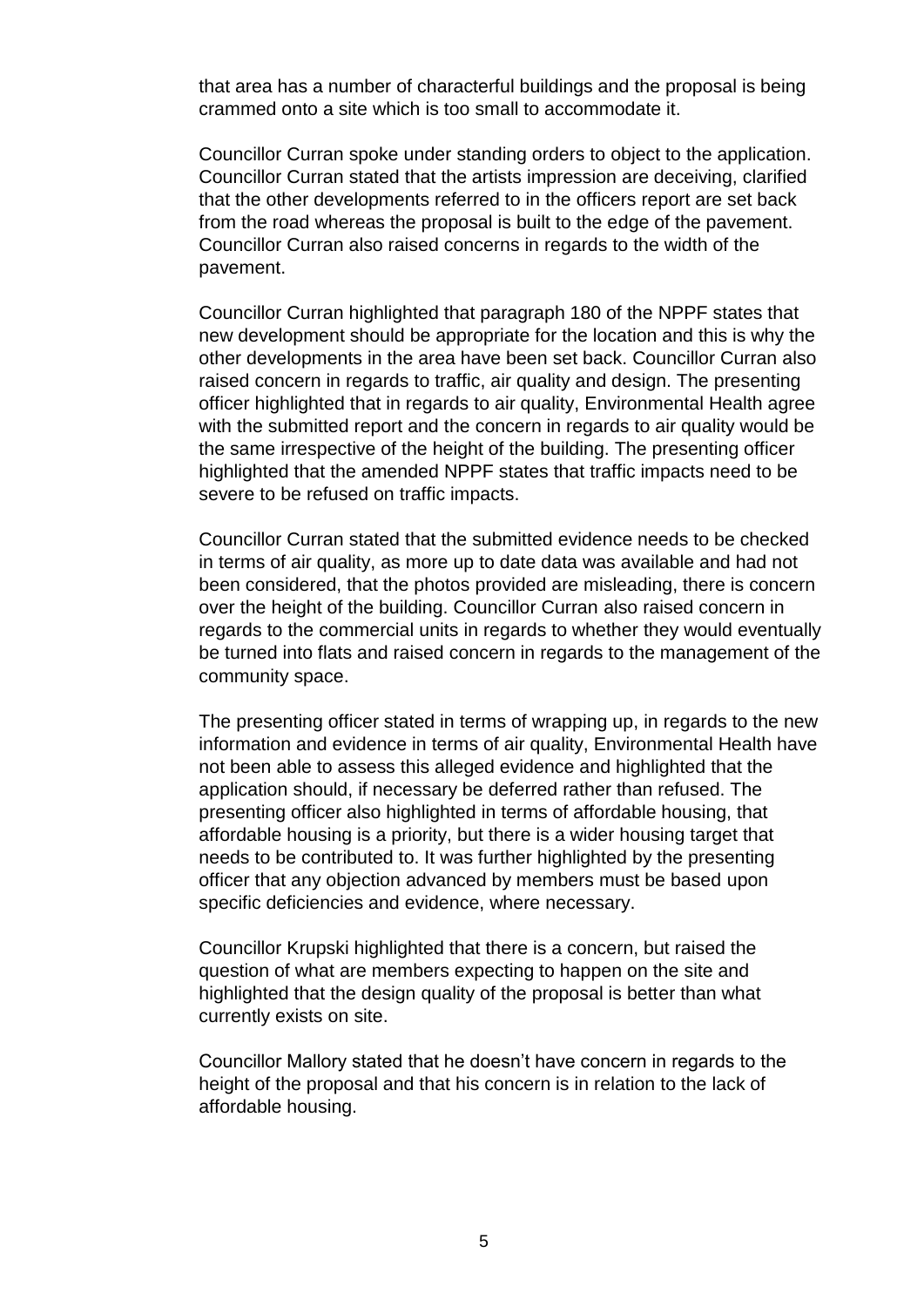Councillor Gallagher asked for clarification on the process of deferring the application. The presenting officer highlighted that deferring would allow for the new evidence to be reviewed. The presenting officer did highlight that there are always solutions to mitigate against air quality. Kheng Chau-Legal Services highlighted that members are open to defer the application to allow for an assessment in terms of air quality and the questions on viability.

Councillor Brown moved a motion to defer the application. The motion was seconded by Councillor Mallory.

#### *Members voted as follows:*

FOR: Councillors Brown, Mallory, Ogunbadwa (Chair) Penfold (Vice-Chair), Gibbons, Krupski, Moore and Sheikh.

AGAINST: Councillor Gallagher

## **RESOLVED: That the application DC/17/102792 be deferred**.

The presenting officer outlined that the application is for the demolition of the existing building and the construction of a part 6/ part 7/ part 8-storey mixed use development comprising 23 self-contained residential units, and 59sqm (GIA) commercial ground floor space (Use Class A1 (Retail), A2 (Financial and Professional Services) & B1 (Business), 5 car parking spaces, 40 cycle parking spaces, refuse stores, and private residential balconies and communal amenity area at 86-92 Bell Green SE26.

The presenting officer clarified the design of the building, outlined the proposed amenity space and outlined that all of the units are at least dual aspect.

The presenting officer outlined that 3 comments, 5 objections and 32 letters of support were received. An objection was also received from the Sydenham Society. The objections were in regards to the height of the proposed building, issues in regards to parking and traffic congestion, the design of the proposed building and the lack of amenity space for families.

The presenting officer outlined that the viability assessment shows that the scheme cannot provide affordable housing and that two review mechanisms to contribute to affordable housing would be attached to a permission. The presenting officer outlines the contributions that would be attached to a permission, these include an £92,500 towards an off-site payment in lieu of contribution towards affordable housing.

Councillor Mallory raised concerns in regards to viability and the review process, as the Council should be looking for genuinely affordable housing,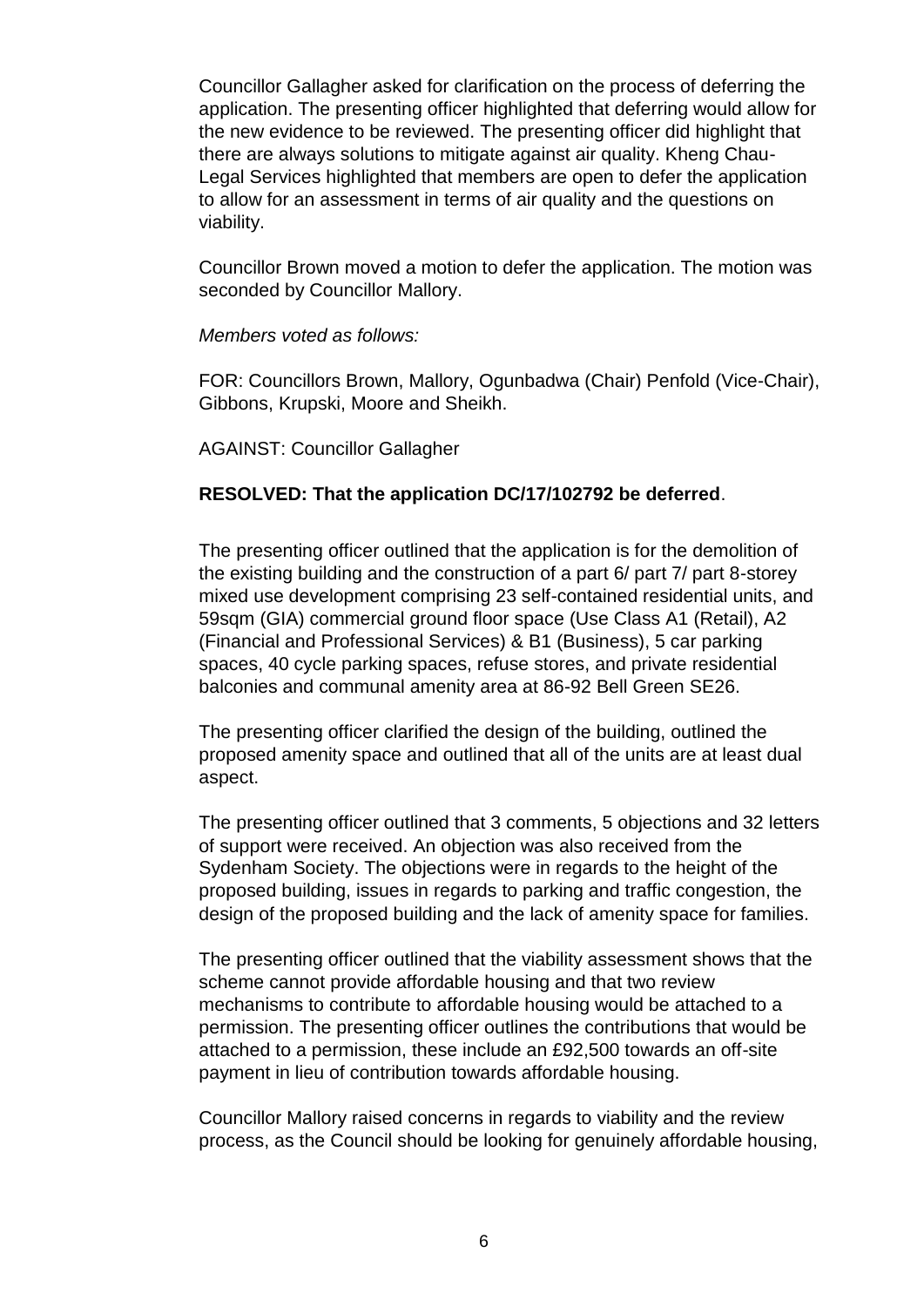and as such the scheme does not meet the housing need. Councillor Mallory asked why we wait for the review and how it is enforced. The presenting officer stated that expert consultants on viability sometimes conclude that it is not viable for more affordable housing to be provided initially, and in line with policy a review mechanism is attached to a permission. The presenting officer highlighted that review mechanisms are not an uncommon requirement.

Councillor Mallory asked for clarification of the type of units proposed. The presenting officer highlighted that all of the units are market housing. Councillor Mallory asked why the scheme is being considered if no affordable housing is being proposed, the presenting officer clarified that the viability review demonstrated that affordable units could not be delivered.

Councillor Penfold asked for clarification on the figures in the viability report. The presenting officer highlighted that the viability report is reviewed by an independent expert, and later provided clarification of the figures cited.

Councillor Sheikh stated that she supports the concerns raised by Councillor Mallory.

Councillor Gallagher stated she agreed with the clarification sought by Councillor Penfold in regards to the figures in the viability report. Councillor Gallagher also stated that it needs be clear that Members are understanding the viability reports correctly as they are held to account and need to ensure that they understand what they are voting on as the viability reports is a part of the decision making process. The presenting officer stated that Urban Delivery are contracted to assess the viability evidence and produce a summary report on behalf of the Council. The presenting officer highlighted that the review mechanism process is a common process and is an open book process.

The Committee received verbal representations from Richard Evans –WYG who represents the applicant. Richard Evans responded to some of the raised viability issues, outlined the design process and explains that the shops on the site are currently vacant. Richard Evans highlights that the scheme would provide 23 residential units which would comply with the Council's policy on mix of unit sizes. Richard Evans also highlighted that the commercial units would have subsidised rents (in the form of a 3 month initial rent free period), that the scheme would exceed cycle storage requirements, provide 5 car parking spaces, would meet the sustainability requirements and that the Lewisham Design Review Panel stated that the scale of the scheme is acceptable.

Councillor Mallory asked why is the applicant is committed to providing housing, why is no genuine affordable rented housing proposed. Richard Evans highlighted that the guidelines of affordable housing accept that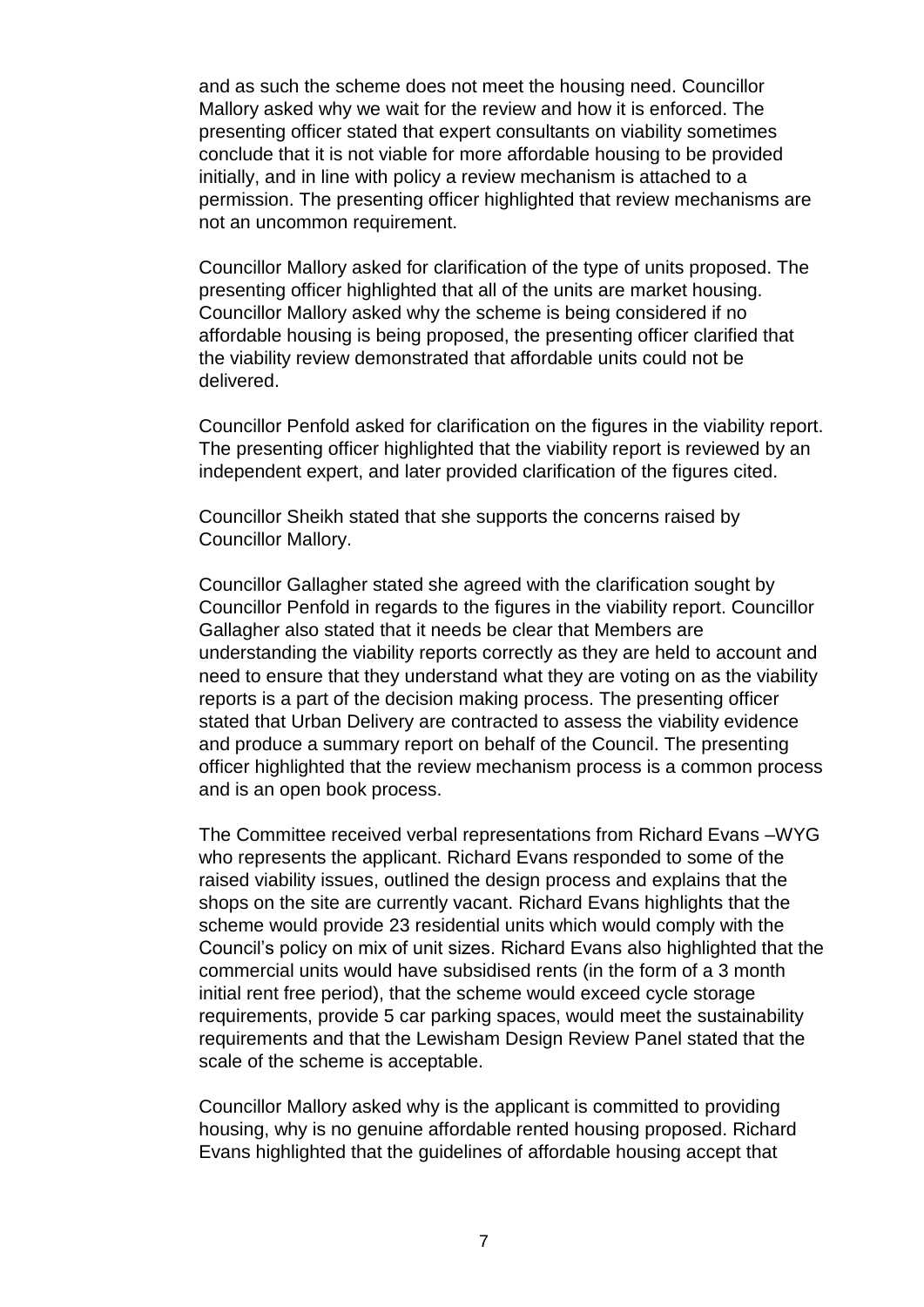there needs to be an incentive to developers to bring development forward and that 15-20% profit is the profit level that is accepted. Richard Evans highlights that that a contribution of £92,500 towards off-site affordable housing is proposed.

Councillor Gallagher stated the developers need to account for policy when the site is purchased and raised two questions. The first question asked how long the commercial units would benefit from subsidised rent and whether this would be secured via a condition. The second question raised was in regards to the whether the communal space is appropriate for families given its location at the top of the building. Richard Evans clarified that the value of the site was reflected in the Benchmark Land Value. Richard Evans also clarified that the amenity space is served by lifts and the due to the constraints of the site its location is the only place it could go. Richard Evans also stated that the present offer for the subsidised rents is 3 months from occupancy.

Councillor Penfold asked for clarification on the build costs due to perceived discrepancies in the viability report. Richard Evans stated that the author of the report is not at the meeting so he is unable to comment on the perceived discrepancies but did highlight that the report has been reviewed by the council officers and Urban Delivery on their behalf. The presenting officer stated that he appreciated that members wanted to be correct with the figures and highlighted that findings of the independent review cannot be disregarded.

Councillor Mallory asked for clarification in regards to the review if flats are already sold. Kheng Chau – Legal Services clarified that the early stage review is within 2 years of the planning permission if the scheme hasn't reached the agreed point and that the review would be on an open book basis, the assumptions would be checked and if it is found that more affordable housing can be provided it would be secured on site if it found during the early stage review. The late stage review is at the point of 75% sale and if it is found that more affordable housing can be provided then it is an offsite contribution.

Councillor Sheikh asked how review mechanisms on other developments have worked and how it is ensured that the review takes place. The presenting officer clarified that the early stage review is takes place if there is no substantial start within two years of the planning permission. The presenting officer also clarified that he doesn't have the figures to hand in regards to review mechanisms on other schemes.

Councillor Gallagher asked for clarification from legal services in regards to whether a contribution for affordable housing is solely for affordable housing or whether it contributes to other works. Kheng Chau – Leal Services stated that he does not know the answer but that common sense would suggest that there would be admin costs involved. The presenting officer clarified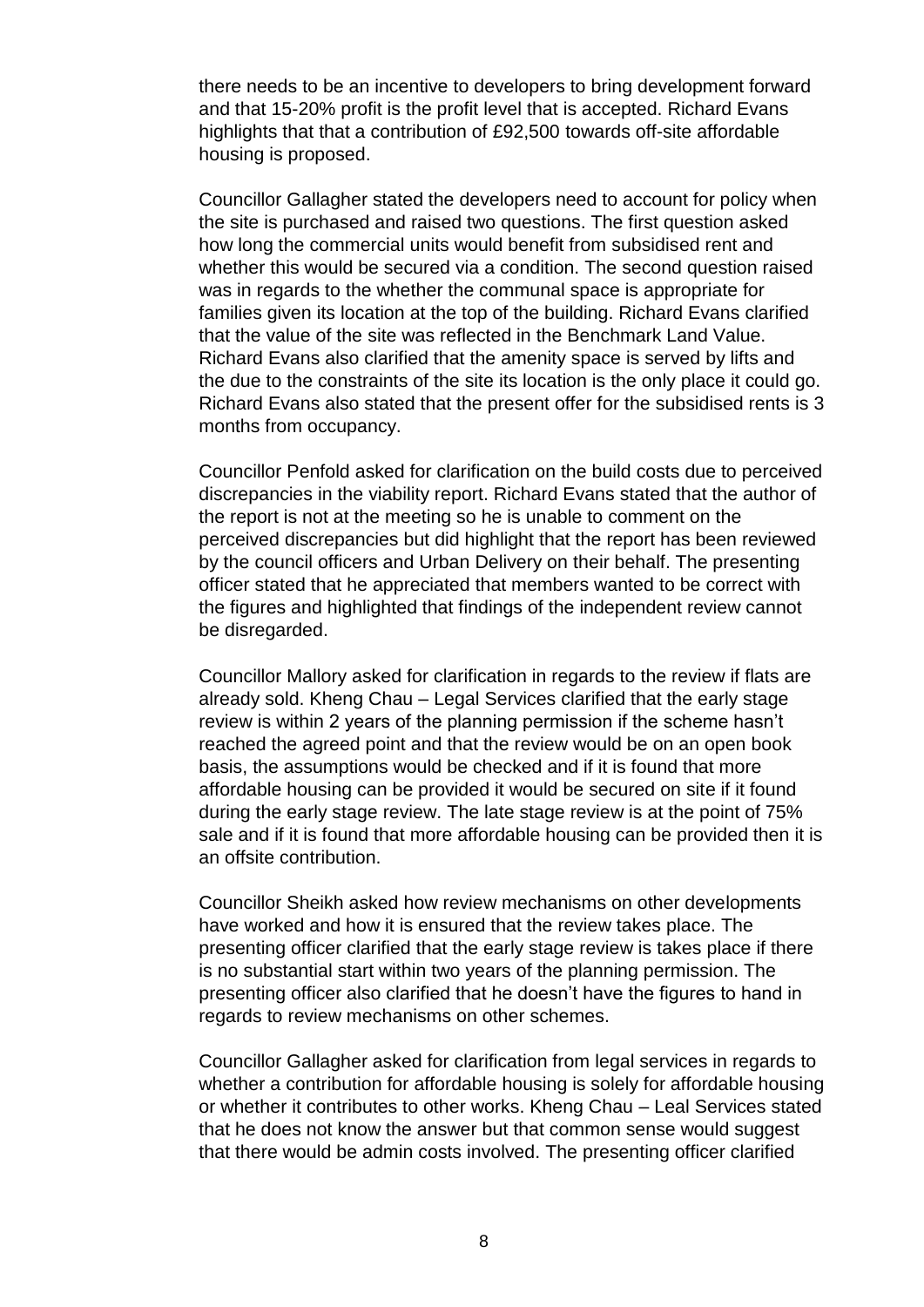that a S106 contribution for affordable housing can only be spent on the purpose for which that s106 defines it must be spent.

The committee received verbal representations from Annabel McLaren of the Sydenham Society and a local resident Mareline Sterling. The Sydenham Society stated that they maintain the objection that is outlined in the officer's report, and highlighted that the scheme provides no affordable housing, traffic concerns and that the design, height and massing of the proposal is out of context and over dominant.

Mareline Sterling stated that the proposal would be another tall building which would block in Holmshaw Close, raised concerns in regards to parking, the building works and stated that the site is too small to accommodate the proposal. Councillor Sheikh asked Mareline Sterling if as a local resident she would like to add anything further. Mareline Sterling said she would and that 3 developments of tall buildings have been built so far and it is too much for residents. Mareline Sterling also raised concerns in regards to access for emergency vehicles and stated she appreciates that the existing building needs to be replaced. Councillor Sheikh asked Mareline Sterling if she would say there is a sense of community, Mareline Sterling states that she is trying to set up a Tenants Association.

Councillor Penfold asked for clarification on who owns and manages the land, and whether it was in Lewisham Homes' ownership. Richard Evans confirmed that it was not. The presenting officer highlighted that he does not know who owns the land, but does not understand it to be within Lewisham Homes' ownership. Councillor Ogunbadwa (Chair) stated that the owner of the land is irrelevant to the planning application.

Councillor Gallagher asked the Sydenham Society for clarification in regards to the objection in regards to design and protecting and enhancing Lewisham's Character. Annabel McLaren of the Sydenham Society stated that area has a number of characterful buildings and the proposal is being crammed onto a site which is too small to accommodate it.

Councillor Curran spoke under standing orders to object to the application. Councillor Curran stated that the artists impression are deceiving, clarified that the other developments referred to in the officers report are set back from the road whereas the proposal is built to the edge of the pavement. Councillor Curran also raised concerns in regards to the width of the pavement.

Councillor Curran highlighted that paragraph 180 of the NPPF states that new development should be appropriate for the location and this is why the other developments in the area have been set back. Councillor Curran also raised concern in regards to traffic, air quality and design. The presenting officer highlighted that in regards to air quality, Environmental Health agree with the submitted report and the concern in regards to air quality would be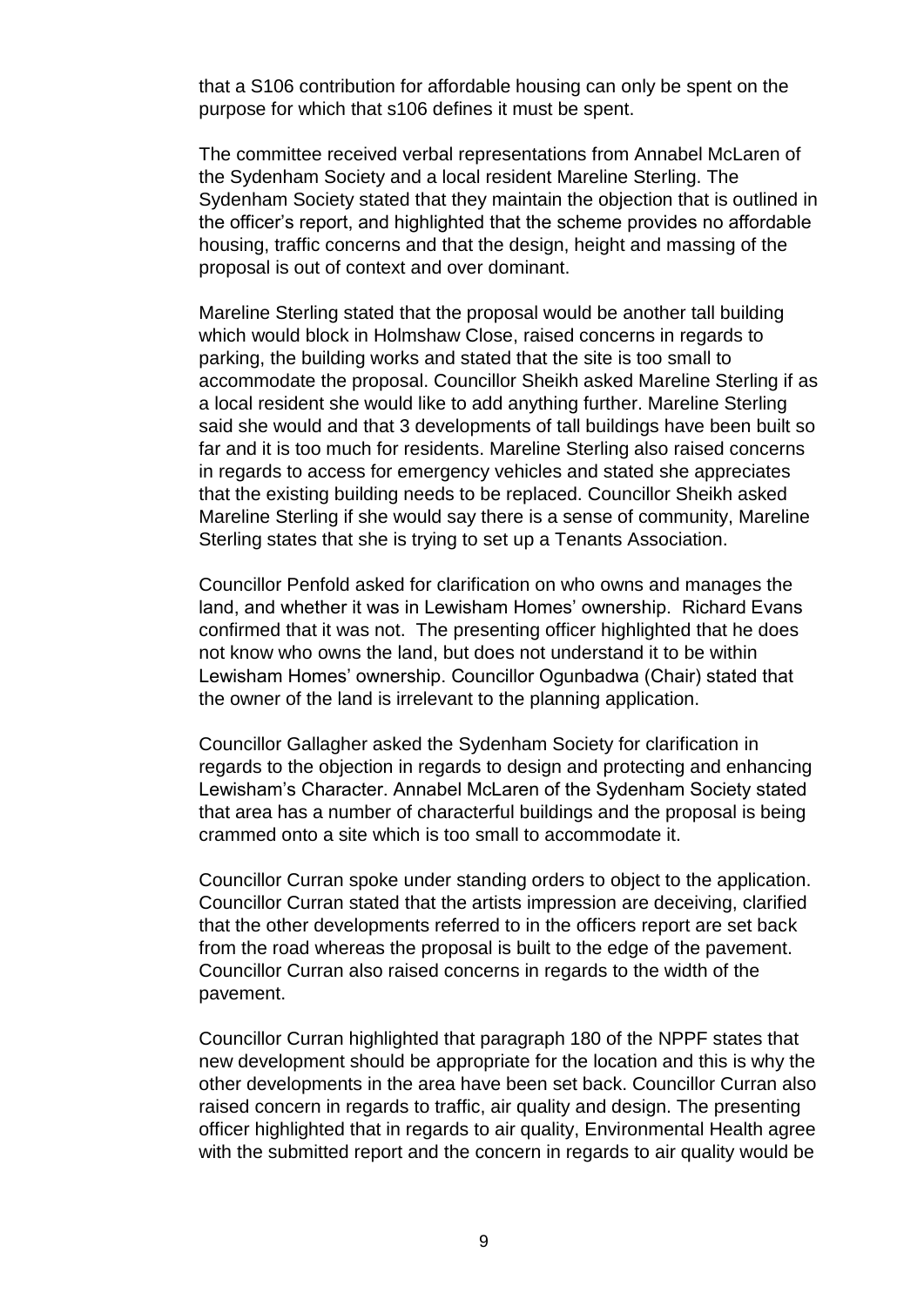the same irrespective of the height of the building. The presenting officer highlighted that the amended NPPF states that traffic impacts need to be severe to be refused on traffic impacts.

Councillor Curran stated that the submitted evidence needs to be checked in terms of air quality, as more up to date data was available and had not been considered, that the photos provided are misleading, there is concern over the height of the building. Councillor Curran also raised concern in regards to the commercial units in regards to whether they would eventually be turned into flats and raised concern in regards to the management of the community space.

The presenting officer stated in terms of wrapping up, in regards to the new information and evidence in terms of air quality, Environmental Health have not been able to assess this alleged evidence and highlighted that the application should, if necessary be deferred rather than refused. The presenting officer also highlighted in terms of affordable housing, that affordable housing is a priority, but there is a wider housing target that needs to be contributed to. It was further highlighted by the presenting officer that any objection advanced by members must be based upon specific deficiencies and evidence, where necessary.

Councillor Krupski highlighted that there is a concern, but raised the question of what are members expecting to happen on the site and highlighted that the design quality of the proposal is better than what currently exists on site.

Councillor Mallory stated that he doesn't have concern in regards to the height of the proposal and that his concern is in relation to the lack of affordable housing.

Councillor Gallagher asked for clarification on the process of deferring the application. The presenting officer highlighted that deferring would allow for the new evidence to be reviewed. The presenting officer did highlight that there are always solutions to mitigate against air quality. Kheng Chau-Legal Services highlighted that members are open to defer the application to allow for an assessment in terms of air quality and the questions on viability.

Councillor Brown moved a motion to defer the application. The motion was seconded by Councillor Mallory.

#### *Members voted as follows:*

FOR: Councillors Brown, Mallory, Ogunbadwa (Chair) Penfold (Vice-Chair), Gibbons, Krupski, Moore and Sheikh.

AGAINST: Councillor Gallagher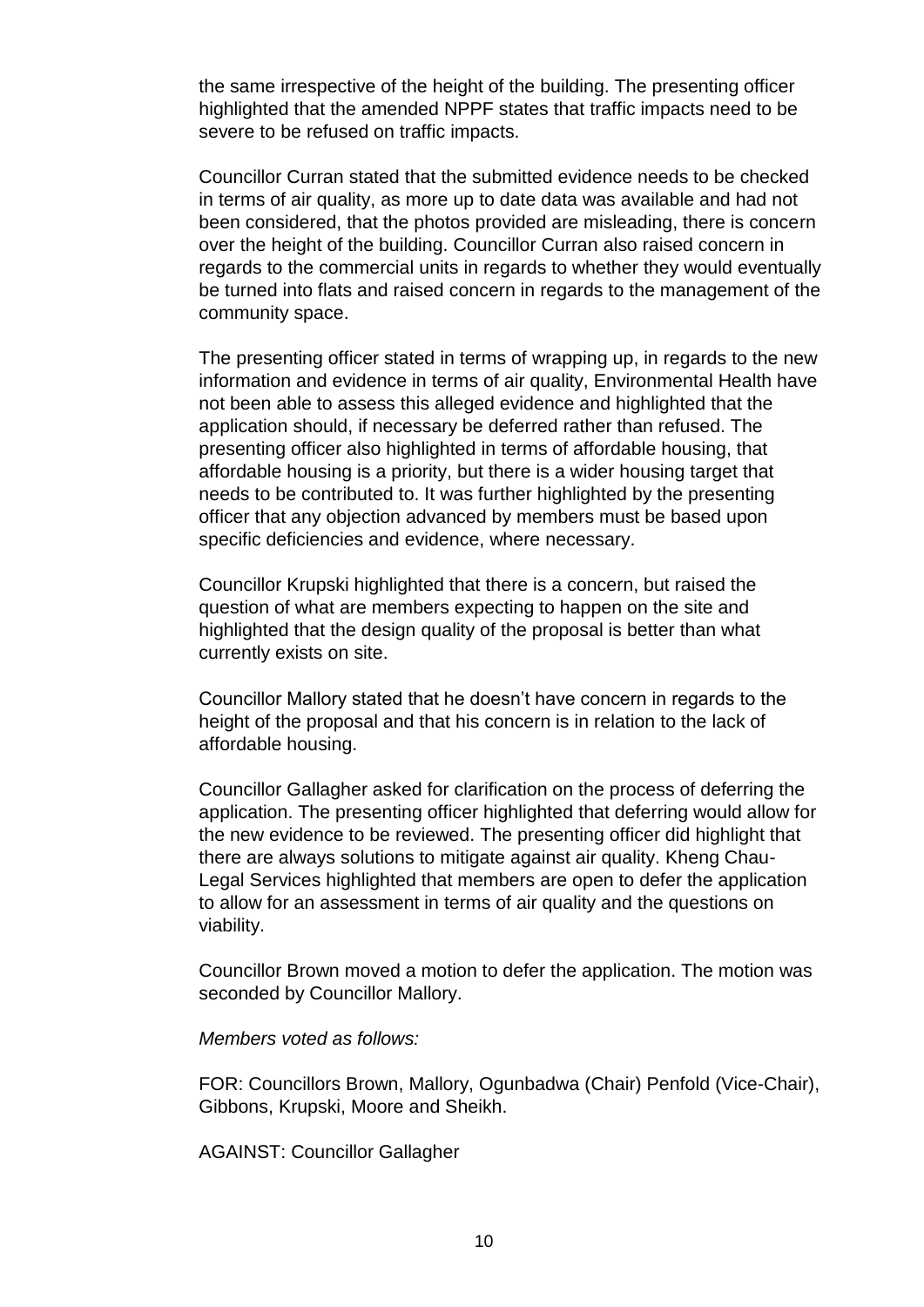## **RESOLVED: That the application DC/17/102792 be deferred**.

The presenting officer outlined that the application is for the demolition of the existing building and the construction of a part 6/ part 7/ part 8-storey mixed use development comprising 23 self-contained residential units, and 59sqm (GIA) commercial ground floor space (Use Class A1 (Retail), A2 (Financial and Professional Services) & B1 (Business), 5 car parking spaces, 40 cycle parking spaces, refuse stores, and private residential balconies and communal amenity area at 86-92 Bell Green SE26.

The presenting officer clarified the design of the building, outlined the proposed amenity space and outlined that all of the units are at least dual aspect.

The presenting officer outlined that 3 comments, 5 objections and 32 letters of support were received. An objection was also received from the Sydenham Society. The objections were in regards to the height of the proposed building, issues in regards to parking and traffic congestion, the design of the proposed building and the lack of amenity space for families.

The presenting officer outlined that the viability assessment shows that the scheme cannot provide affordable housing and that two review mechanisms to contribute to affordable housing would be attached to a permission. The presenting officer outlines the contributions that would be attached to a permission, these include an £92,500 towards an off-site payment in lieu of contribution towards affordable housing.

Councillor Mallory raised concerns in regards to viability and the review process, as the Council should be looking for genuinely affordable housing, and as such the scheme does not meet the housing need. Councillor Mallory asked why we wait for the review and how it is enforced. The presenting officer stated that expert consultants on viability sometimes conclude that it is not viable for more affordable housing to be provided initially, and in line with policy a review mechanism is attached to a permission. The presenting officer highlighted that review mechanisms are not an uncommon requirement.

Councillor Mallory asked for clarification of the type of units proposed. The presenting officer highlighted that all of the units are market housing. Councillor Mallory asked why the scheme is being considered if no affordable housing is being proposed, the presenting officer clarified that the viability review demonstrated that affordable units could not be delivered.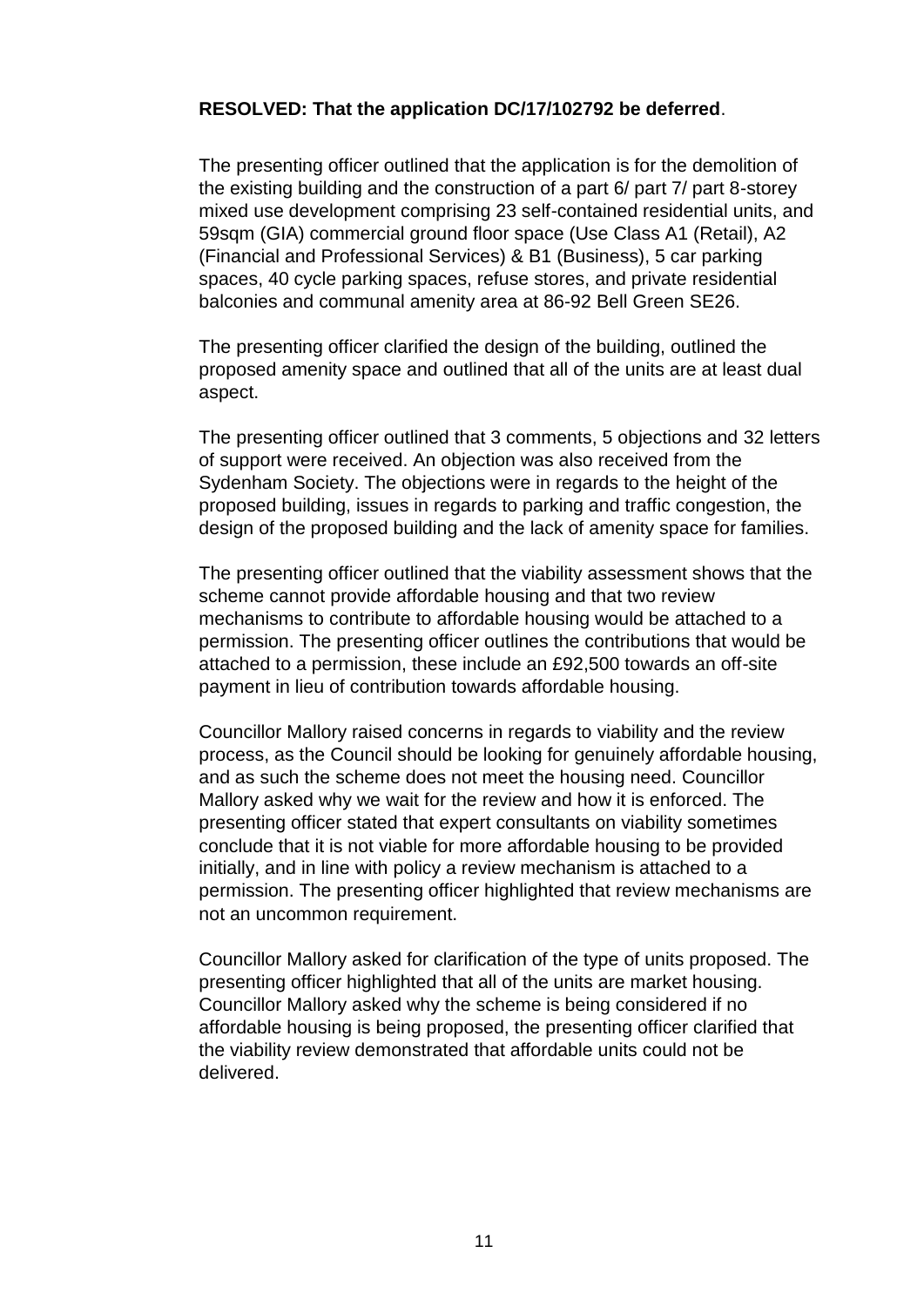Councillor Penfold asked for clarification on the figures in the viability report. The presenting officer highlighted that the viability report is reviewed by an independent expert, and later provided clarification of the figures cited.

Councillor Sheikh stated that she supports the concerns raised by Councillor Mallory.

Councillor Gallagher stated she agreed with the clarification sought by Councillor Penfold in regards to the figures in the viability report. Councillor Gallagher also stated that it needs be clear that Members are understanding the viability reports correctly as they are held to account and need to ensure that they understand what they are voting on as the viability reports is a part of the decision making process. The presenting officer stated that Urban Delivery are contracted to assess the viability evidence and produce a summary report on behalf of the Council. The presenting officer highlighted that the review mechanism process is a common process and is an open book process.

The Committee received verbal representations from Richard Evans –WYG who represents the applicant. Richard Evans responded to some of the raised viability issues, outlined the design process and explains that the shops on the site are currently vacant. Richard Evans highlights that the scheme would provide 23 residential units which would comply with the Council's policy on mix of unit sizes. Richard Evans also highlighted that the commercial units would have subsidised rents (in the form of a 3 month initial rent free period), that the scheme would exceed cycle storage requirements, provide 5 car parking spaces, would meet the sustainability requirements and that the Lewisham Design Review Panel stated that the scale of the scheme is acceptable.

Councillor Mallory asked why is the applicant is committed to providing housing, why is no genuine affordable rented housing proposed. Richard Evans highlighted that the guidelines of affordable housing accept that there needs to be an incentive to developers to bring development forward and that 15-20% profit is the profit level that is accepted. Richard Evans highlights that that a contribution of £92,500 towards off-site affordable housing is proposed.

Councillor Gallagher stated the developers need to account for policy when the site is purchased and raised two questions. The first question asked how long the commercial units would benefit from subsidised rent and whether this would be secured via a condition. The second question raised was in regards to the whether the communal space is appropriate for families given its location at the top of the building. Richard Evans clarified that the value of the site was reflected in the Benchmark Land Value. Richard Evans also clarified that the amenity space is served by lifts and the due to the constraints of the site its location is the only place it could go.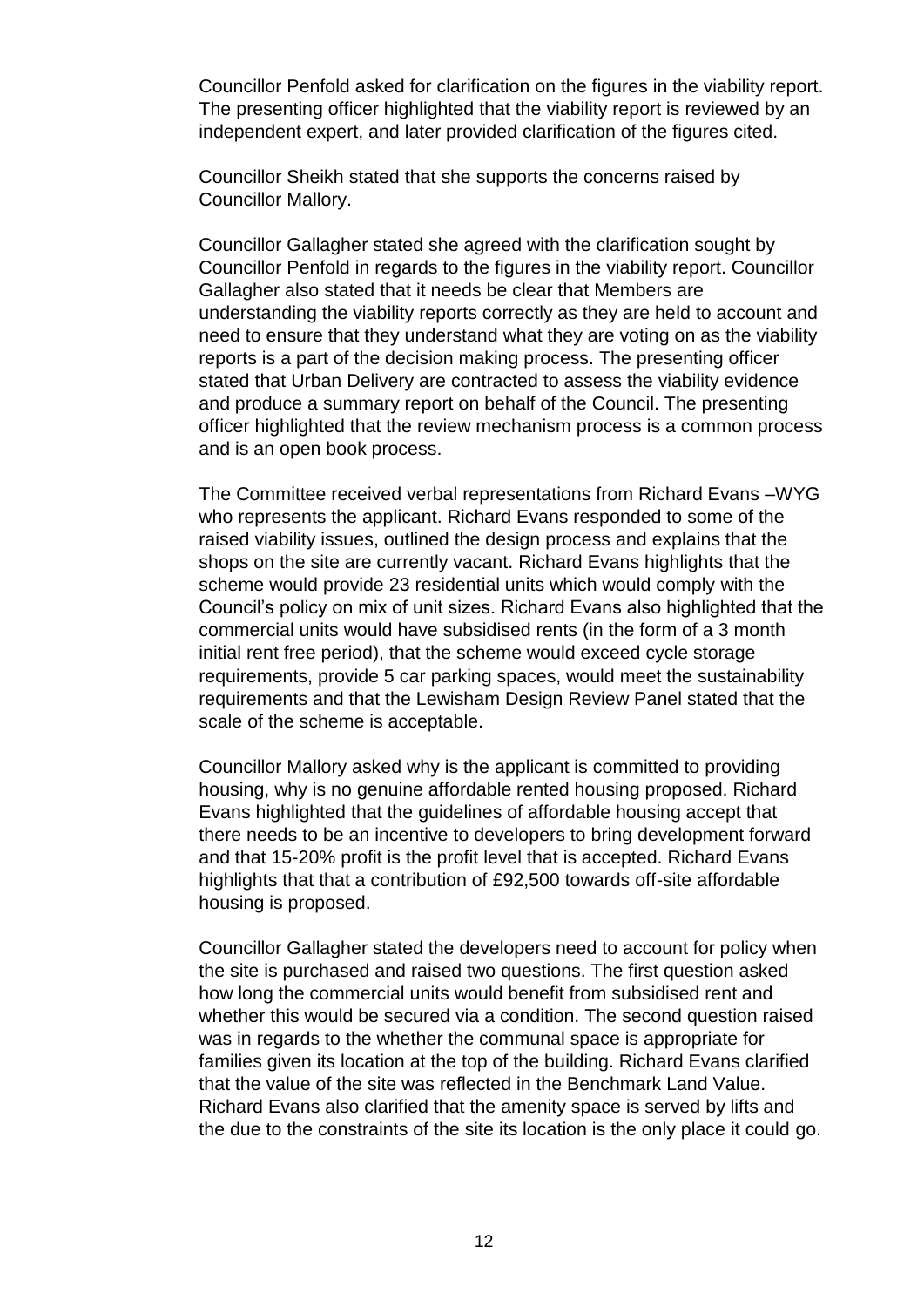Richard Evans also stated that the present offer for the subsidised rents is 3 months from occupancy.

Councillor Penfold asked for clarification on the build costs due to perceived discrepancies in the viability report. Richard Evans stated that the author of the report is not at the meeting so he is unable to comment on the perceived discrepancies but did highlight that the report has been reviewed by the council officers and Urban Delivery on their behalf. The presenting officer stated that he appreciated that members wanted to be correct with the figures and highlighted that findings of the independent review cannot be disregarded.

Councillor Mallory asked for clarification in regards to the review if flats are already sold. Kheng Chau – Legal Services clarified that the early stage review is within 2 years of the planning permission if the scheme hasn't reached the agreed point and that the review would be on an open book basis, the assumptions would be checked and if it is found that more affordable housing can be provided it would be secured on site if it found during the early stage review. The late stage review is at the point of 75% sale and if it is found that more affordable housing can be provided then it is an offsite contribution.

Councillor Sheikh asked how review mechanisms on other developments have worked and how it is ensured that the review takes place. The presenting officer clarified that the early stage review is takes place if there is no substantial start within two years of the planning permission. The presenting officer also clarified that he doesn't have the figures to hand in regards to review mechanisms on other schemes.

Councillor Gallagher asked for clarification from legal services in regards to whether a contribution for affordable housing is solely for affordable housing or whether it contributes to other works. Kheng Chau – Leal Services stated that he does not know the answer but that common sense would suggest that there would be admin costs involved. The presenting officer clarified that a S106 contribution for affordable housing can only be spent on the purpose for which that s106 defines it must be spent.

The committee received verbal representations from Annabel McLaren of the Sydenham Society and a local resident Mareline Sterling. The Sydenham Society stated that they maintain the objection that is outlined in the officer's report, and highlighted that the scheme provides no affordable housing, traffic concerns and that the design, height and massing of the proposal is out of context and over dominant.

Mareline Sterling stated that the proposal would be another tall building which would block in Holmshaw Close, raised concerns in regards to parking, the building works and stated that the site is too small to accommodate the proposal. Councillor Sheikh asked Mareline Sterling if as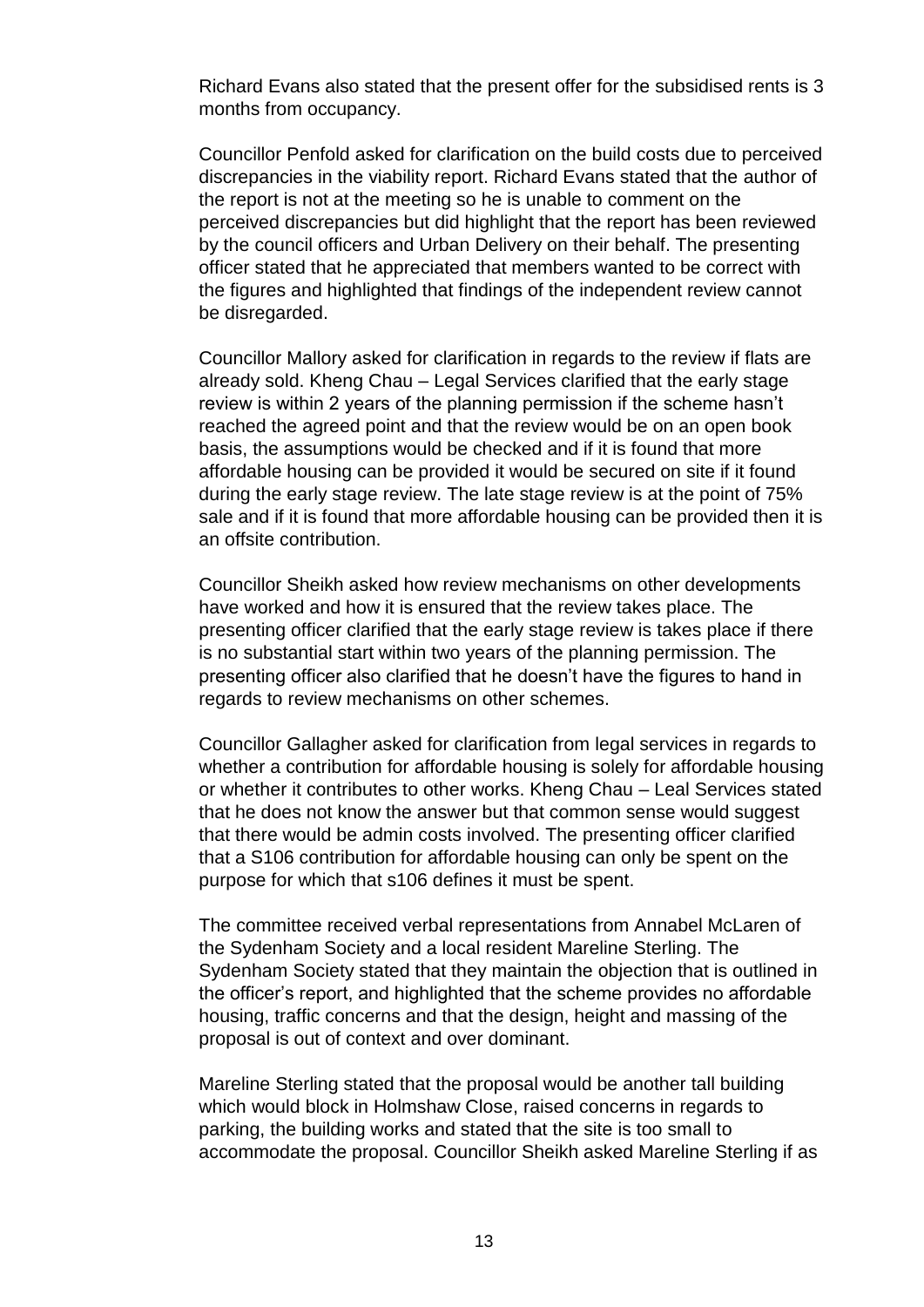a local resident she would like to add anything further. Mareline Sterling said she would and that 3 developments of tall buildings have been built so far and it is too much for residents. Mareline Sterling also raised concerns in regards to access for emergency vehicles and stated she appreciates that the existing building needs to be replaced. Councillor Sheikh asked Mareline Sterling if she would say there is a sense of community, Mareline Sterling states that she is trying to set up a Tenants Association.

Councillor Penfold asked for clarification on who owns and manages the land, and whether it was in Lewisham Homes' ownership. Richard Evans confirmed that it was not. The presenting officer highlighted that he does not know who owns the land, but does not understand it to be within Lewisham Homes' ownership. Councillor Ogunbadwa (Chair) stated that the owner of the land is irrelevant to the planning application.

Councillor Gallagher asked the Sydenham Society for clarification in regards to the objection in regards to design and protecting and enhancing Lewisham's Character. Annabel McLaren of the Sydenham Society stated that area has a number of characterful buildings and the proposal is being crammed onto a site which is too small to accommodate it.

Councillor Curran spoke under standing orders to object to the application. Councillor Curran stated that the artists impression are deceiving, clarified that the other developments referred to in the officers report are set back from the road whereas the proposal is built to the edge of the pavement. Councillor Curran also raised concerns in regards to the width of the pavement.

Councillor Curran highlighted that paragraph 180 of the NPPF states that new development should be appropriate for the location and this is why the other developments in the area have been set back. Councillor Curran also raised concern in regards to traffic, air quality and design. The presenting officer highlighted that in regards to air quality, Environmental Health agree with the submitted report and the concern in regards to air quality would be the same irrespective of the height of the building. The presenting officer highlighted that the amended NPPF states that traffic impacts need to be severe to be refused on traffic impacts.

Councillor Curran stated that the submitted evidence needs to be checked in terms of air quality, as more up to date data was available and had not been considered, that the photos provided are misleading, there is concern over the height of the building. Councillor Curran also raised concern in regards to the commercial units in regards to whether they would eventually be turned into flats and raised concern in regards to the management of the community space.

The presenting officer stated in terms of wrapping up, in regards to the new information and evidence in terms of air quality, Environmental Health have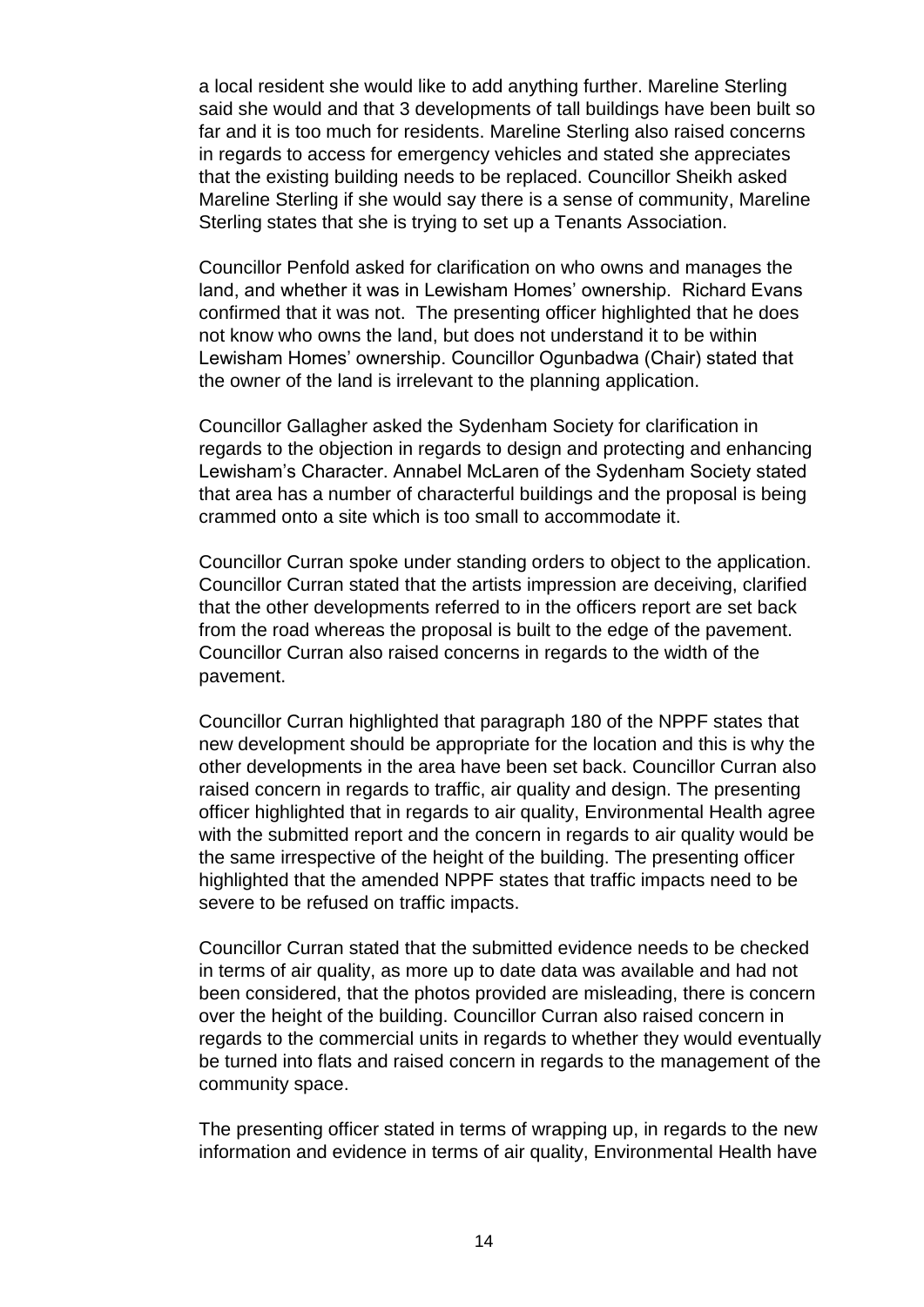not been able to assess this alleged evidence and highlighted that the application should, if necessary be deferred rather than refused. The presenting officer also highlighted in terms of affordable housing, that affordable housing is a priority, but there is a wider housing target that needs to be contributed to. It was further highlighted by the presenting officer that any objection advanced by members must be based upon specific deficiencies and evidence, where necessary.

Councillor Krupski highlighted that there is a concern, but raised the question of what are members expecting to happen on the site and highlighted that the design quality of the proposal is better than what currently exists on site.

Councillor Mallory stated that he doesn't have concern in regards to the height of the proposal and that his concern is in relation to the lack of affordable housing.

Councillor Gallagher asked for clarification on the process of deferring the application. The presenting officer highlighted that deferring would allow for the new evidence to be reviewed. The presenting officer did highlight that there are always solutions to mitigate against air quality. Kheng Chau-Legal Services highlighted that members are open to defer the application to allow for an assessment in terms of air quality and the questions on viability.

Councillor Brown moved a motion to defer the application. The motion was seconded by Councillor Mallory.

*Members voted as follows:* 

FOR: Councillors Brown, Mallory, Ogunbadwa (Chair) Penfold (Vice-Chair), Gibbons, Krupski, Moore and Sheikh.

AGAINST: Councillor Gallagher

#### **RESOLVED: That the application DC/17/102792 be deferred**.

The presenting officer outlined that the application is for the demolition of the existing building and the construction of a part 6/ part 7/ part 8-storey mixed use development comprising 23 self-contained residential units, and 59sqm (GIA) commercial ground floor space (Use Class A1 (Retail), A2 (Financial and Professional Services) & B1 (Business), 5 car parking spaces, 40 cycle parking spaces, refuse stores, and private residential balconies and communal amenity area at 86-92 Bell Green SE26.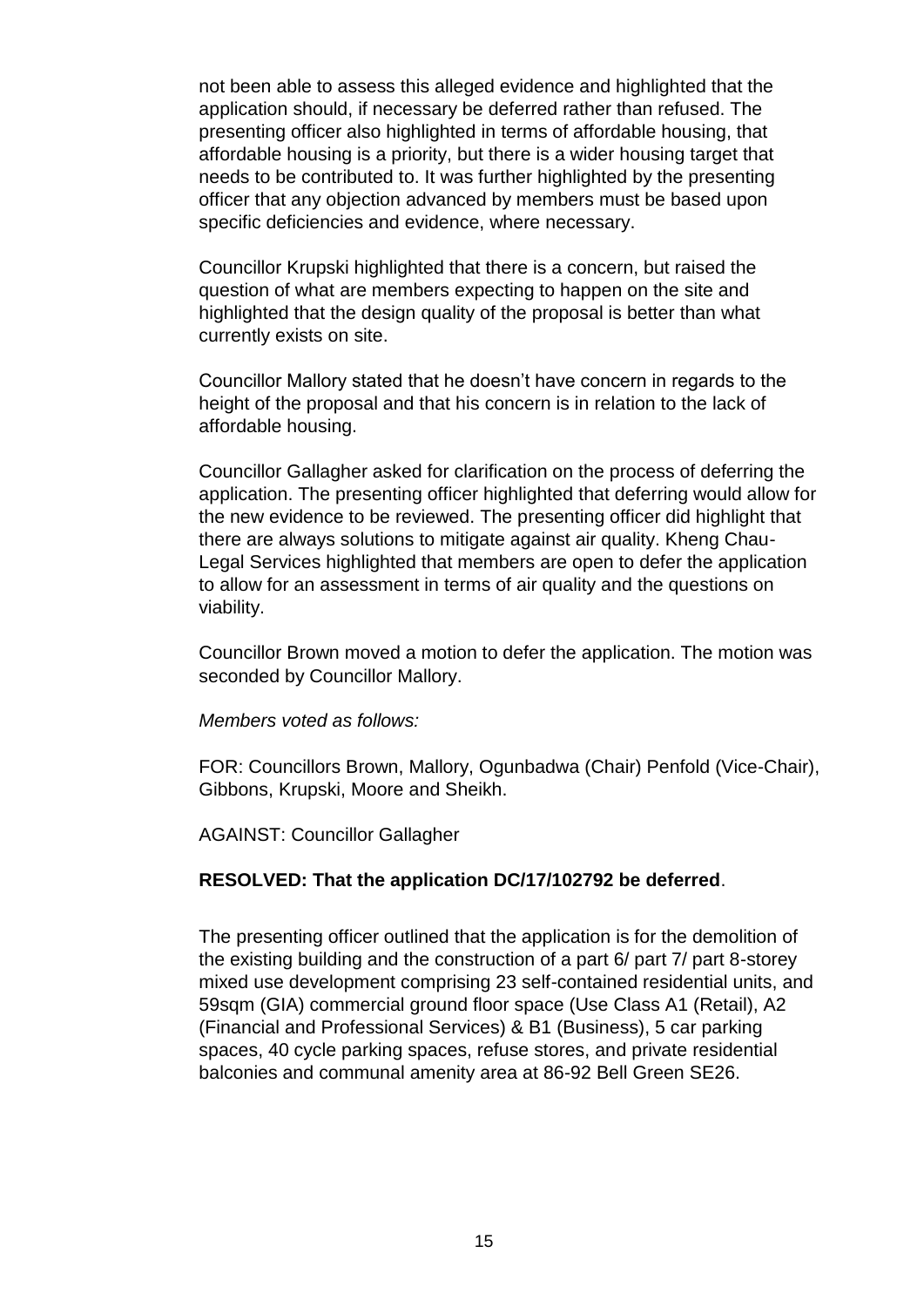The presenting officer clarified the design of the building, outlined the proposed amenity space and outlined that all of the units are at least dual aspect.

The presenting officer outlined that 3 comments, 5 objections and 32 letters of support were received. An objection was also received from the Sydenham Society. The objections were in regards to the height of the proposed building, issues in regards to parking and traffic congestion, the design of the proposed building and the lack of amenity space for families.

The presenting officer outlined that the viability assessment shows that the scheme cannot provide affordable housing and that two review mechanisms to contribute to affordable housing would be attached to a permission. The presenting officer outlines the contributions that would be attached to a permission, these include an £92,500 towards an off-site payment in lieu of contribution towards affordable housing.

Councillor Mallory raised concerns in regards to viability and the review process, as the Council should be looking for genuinely affordable housing, and as such the scheme does not meet the housing need. Councillor Mallory asked why we wait for the review and how it is enforced. The presenting officer stated that expert consultants on viability sometimes conclude that it is not viable for more affordable housing to be provided initially, and in line with policy a review mechanism is attached to a permission. The presenting officer highlighted that review mechanisms are not an uncommon requirement.

Councillor Mallory asked for clarification of the type of units proposed. The presenting officer highlighted that all of the units are market housing. Councillor Mallory asked why the scheme is being considered if no affordable housing is being proposed, the presenting officer clarified that the viability review demonstrated that affordable units could not be delivered.

Councillor Penfold asked for clarification on the figures in the viability report. The presenting officer highlighted that the viability report is reviewed by an independent expert, and later provided clarification of the figures cited.

Councillor Sheikh stated that she supports the concerns raised by Councillor Mallory.

Councillor Gallagher stated she agreed with the clarification sought by Councillor Penfold in regards to the figures in the viability report. Councillor Gallagher also stated that it needs be clear that Members are understanding the viability reports correctly as they are held to account and need to ensure that they understand what they are voting on as the viability reports is a part of the decision making process. The presenting officer stated that Urban Delivery are contracted to assess the viability evidence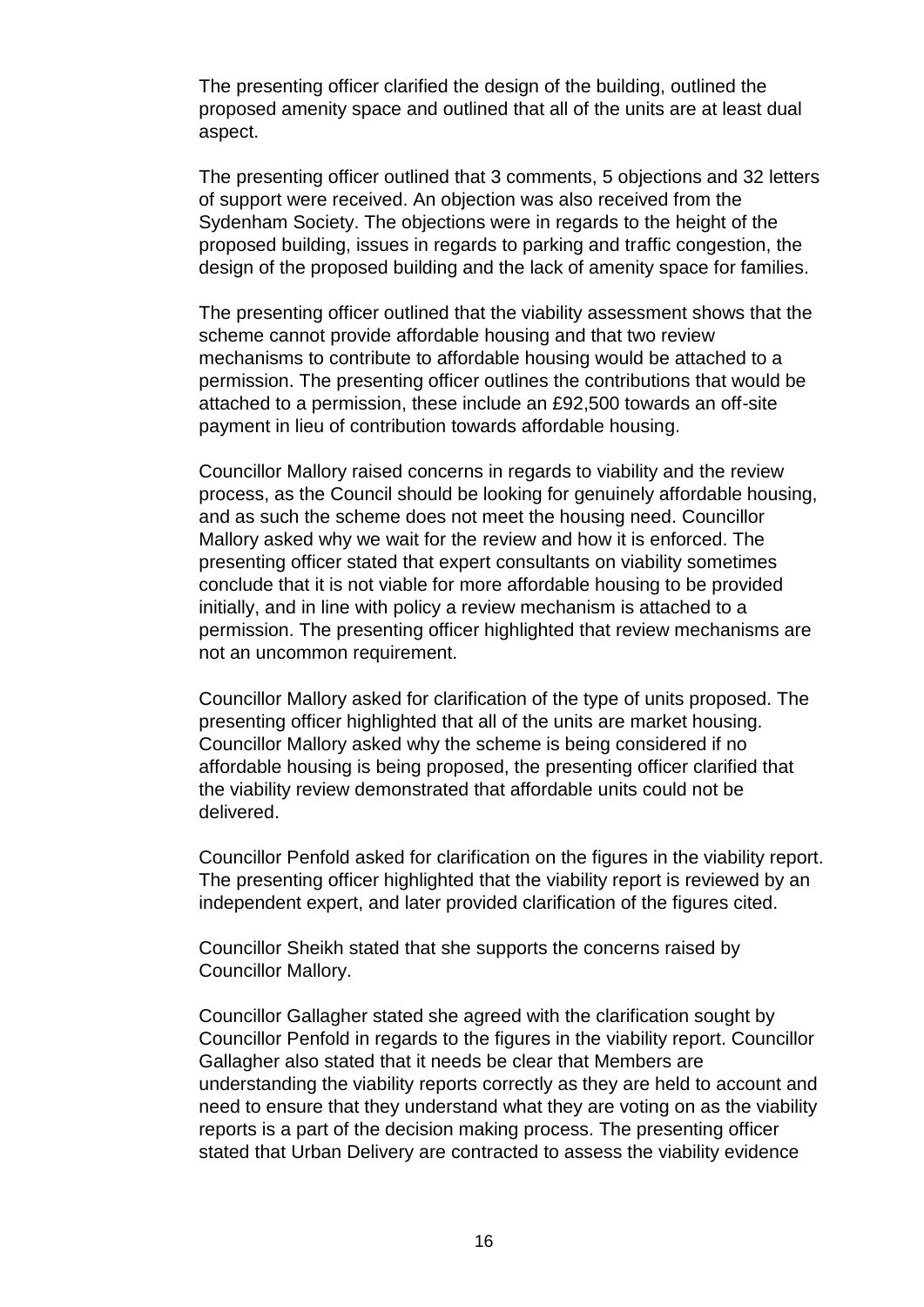and produce a summary report on behalf of the Council. The presenting officer highlighted that the review mechanism process is a common process and is an open book process.

The Committee received verbal representations from Richard Evans –WYG who represents the applicant. Richard Evans responded to some of the raised viability issues, outlined the design process and explains that the shops on the site are currently vacant. Richard Evans highlights that the scheme would provide 23 residential units which would comply with the Council's policy on mix of unit sizes. Richard Evans also highlighted that the commercial units would have subsidised rents (in the form of a 3 month initial rent free period), that the scheme would exceed cycle storage requirements, provide 5 car parking spaces, would meet the sustainability requirements and that the Lewisham Design Review Panel stated that the scale of the scheme is acceptable.

Councillor Mallory asked why is the applicant is committed to providing housing, why is no genuine affordable rented housing proposed. Richard Evans highlighted that the guidelines of affordable housing accept that there needs to be an incentive to developers to bring development forward and that 15-20% profit is the profit level that is accepted. Richard Evans highlights that that a contribution of £92,500 towards off-site affordable housing is proposed.

Councillor Gallagher stated the developers need to account for policy when the site is purchased and raised two questions. The first question asked how long the commercial units would benefit from subsidised rent and whether this would be secured via a condition. The second question raised was in regards to the whether the communal space is appropriate for families given its location at the top of the building. Richard Evans clarified that the value of the site was reflected in the Benchmark Land Value. Richard Evans also clarified that the amenity space is served by lifts and the due to the constraints of the site its location is the only place it could go. Richard Evans also stated that the present offer for the subsidised rents is 3 months from occupancy.

Councillor Penfold asked for clarification on the build costs due to perceived discrepancies in the viability report. Richard Evans stated that the author of the report is not at the meeting so he is unable to comment on the perceived discrepancies but did highlight that the report has been reviewed by the council officers and Urban Delivery on their behalf. The presenting officer stated that he appreciated that members wanted to be correct with the figures and highlighted that findings of the independent review cannot be disregarded.

Councillor Mallory asked for clarification in regards to the review if flats are already sold. Kheng Chau – Legal Services clarified that the early stage review is within 2 years of the planning permission if the scheme hasn't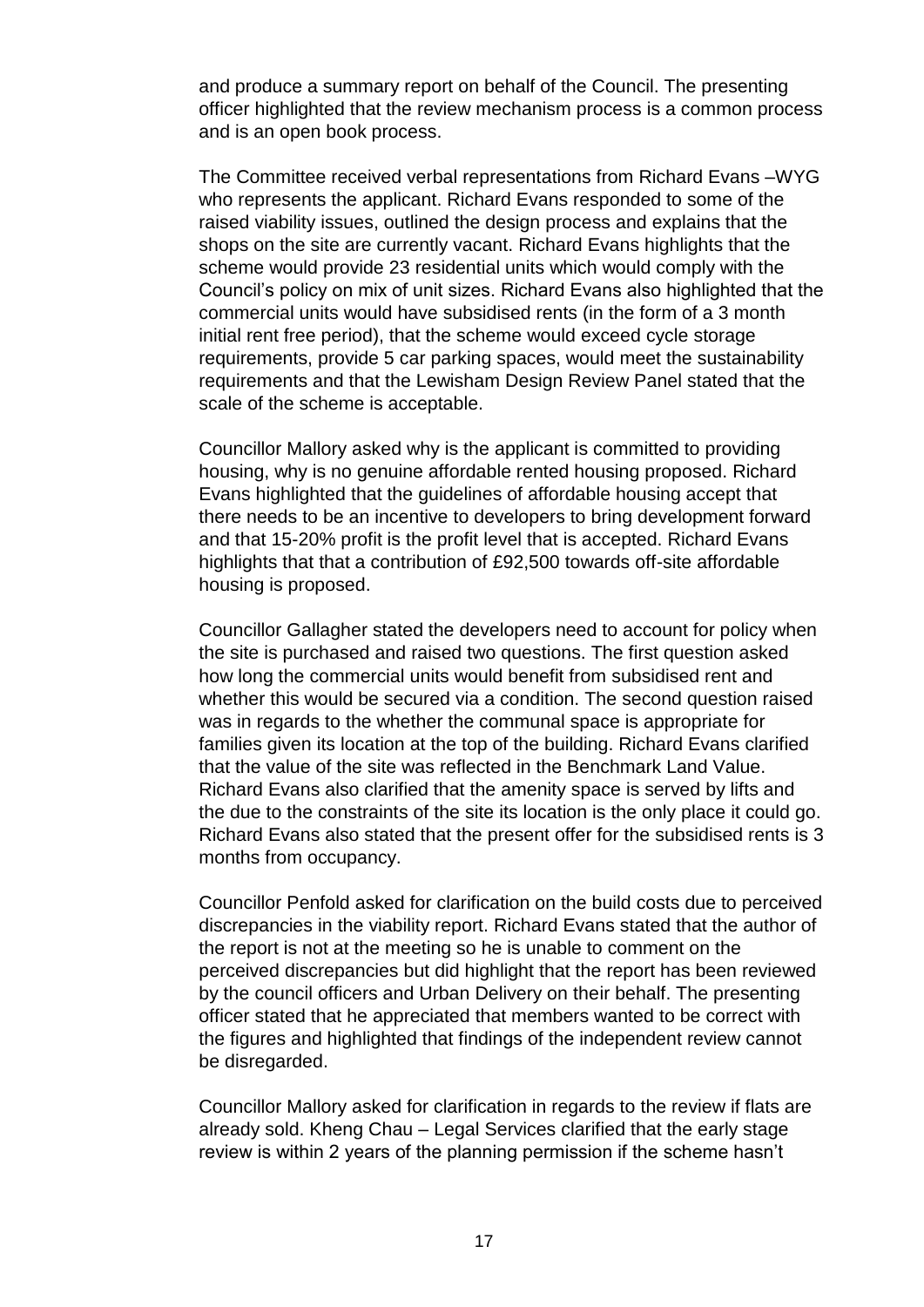reached the agreed point and that the review would be on an open book basis, the assumptions would be checked and if it is found that more affordable housing can be provided it would be secured on site if it found during the early stage review. The late stage review is at the point of 75% sale and if it is found that more affordable housing can be provided then it is an offsite contribution.

Councillor Sheikh asked how review mechanisms on other developments have worked and how it is ensured that the review takes place. The presenting officer clarified that the early stage review is takes place if there is no substantial start within two years of the planning permission. The presenting officer also clarified that he doesn't have the figures to hand in regards to review mechanisms on other schemes.

Councillor Gallagher asked for clarification from legal services in regards to whether a contribution for affordable housing is solely for affordable housing or whether it contributes to other works. Kheng Chau – Leal Services stated that he does not know the answer but that common sense would suggest that there would be admin costs involved. The presenting officer clarified that a S106 contribution for affordable housing can only be spent on the purpose for which that s106 defines it must be spent.

The committee received verbal representations from Annabel McLaren of the Sydenham Society and a local resident Mareline Sterling. The Sydenham Society stated that they maintain the objection that is outlined in the officer's report, and highlighted that the scheme provides no affordable housing, traffic concerns and that the design, height and massing of the proposal is out of context and over dominant.

Mareline Sterling stated that the proposal would be another tall building which would block in Holmshaw Close, raised concerns in regards to parking, the building works and stated that the site is too small to accommodate the proposal. Councillor Sheikh asked Mareline Sterling if as a local resident she would like to add anything further. Mareline Sterling said she would and that 3 developments of tall buildings have been built so far and it is too much for residents. Mareline Sterling also raised concerns in regards to access for emergency vehicles and stated she appreciates that the existing building needs to be replaced. Councillor Sheikh asked Mareline Sterling if she would say there is a sense of community, Mareline Sterling states that she is trying to set up a Tenants Association.

Councillor Penfold asked for clarification on who owns and manages the land, and whether it was in Lewisham Homes' ownership. Richard Evans confirmed that it was not. The presenting officer highlighted that he does not know who owns the land, but does not understand it to be within Lewisham Homes' ownership. Councillor Ogunbadwa (Chair) stated that the owner of the land is irrelevant to the planning application.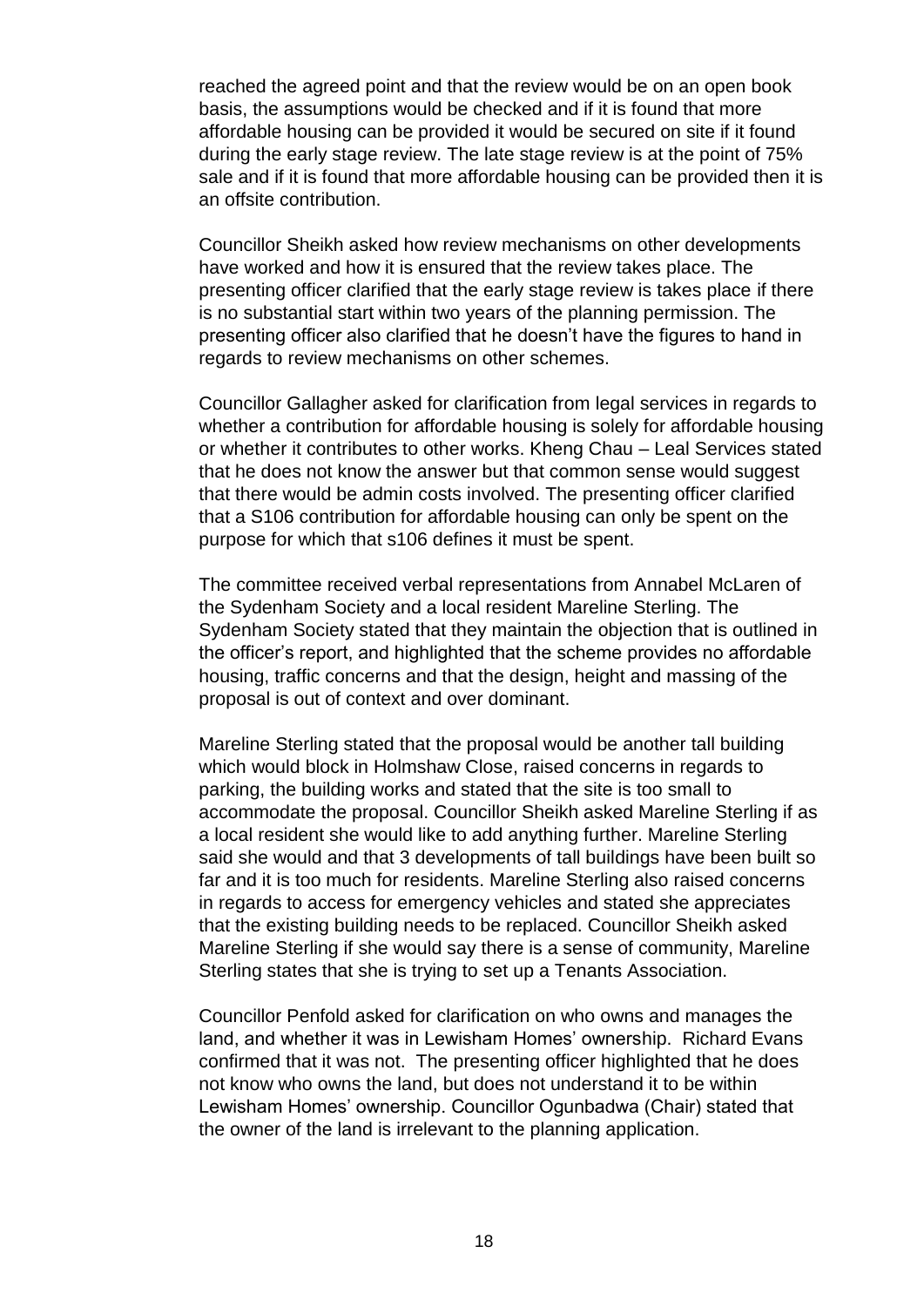Councillor Gallagher asked the Sydenham Society for clarification in regards to the objection in regards to design and protecting and enhancing Lewisham's Character. Annabel McLaren of the Sydenham Society stated that area has a number of characterful buildings and the proposal is being crammed onto a site which is too small to accommodate it.

Councillor Curran spoke under standing orders to object to the application. Councillor Curran stated that the artists impression are deceiving, clarified that the other developments referred to in the officers report are set back from the road whereas the proposal is built to the edge of the pavement. Councillor Curran also raised concerns in regards to the width of the pavement.

Councillor Curran highlighted that paragraph 180 of the NPPF states that new development should be appropriate for the location and this is why the other developments in the area have been set back. Councillor Curran also raised concern in regards to traffic, air quality and design. The presenting officer highlighted that in regards to air quality, Environmental Health agree with the submitted report and the concern in regards to air quality would be the same irrespective of the height of the building. The presenting officer highlighted that the amended NPPF states that traffic impacts need to be severe to be refused on traffic impacts.

Councillor Curran stated that the submitted evidence needs to be checked in terms of air quality, as more up to date data was available and had not been considered, that the photos provided are misleading, there is concern over the height of the building. Councillor Curran also raised concern in regards to the commercial units in regards to whether they would eventually be turned into flats and raised concern in regards to the management of the community space.

The presenting officer stated in terms of wrapping up, in regards to the new information and evidence in terms of air quality, Environmental Health have not been able to assess this alleged evidence and highlighted that the application should, if necessary be deferred rather than refused. The presenting officer also highlighted in terms of affordable housing, that affordable housing is a priority, but there is a wider housing target that needs to be contributed to. It was further highlighted by the presenting officer that any objection advanced by members must be based upon specific deficiencies and evidence, where necessary.

Councillor Krupski highlighted that there is a concern, but raised the question of what are members expecting to happen on the site and highlighted that the design quality of the proposal is better than what currently exists on site.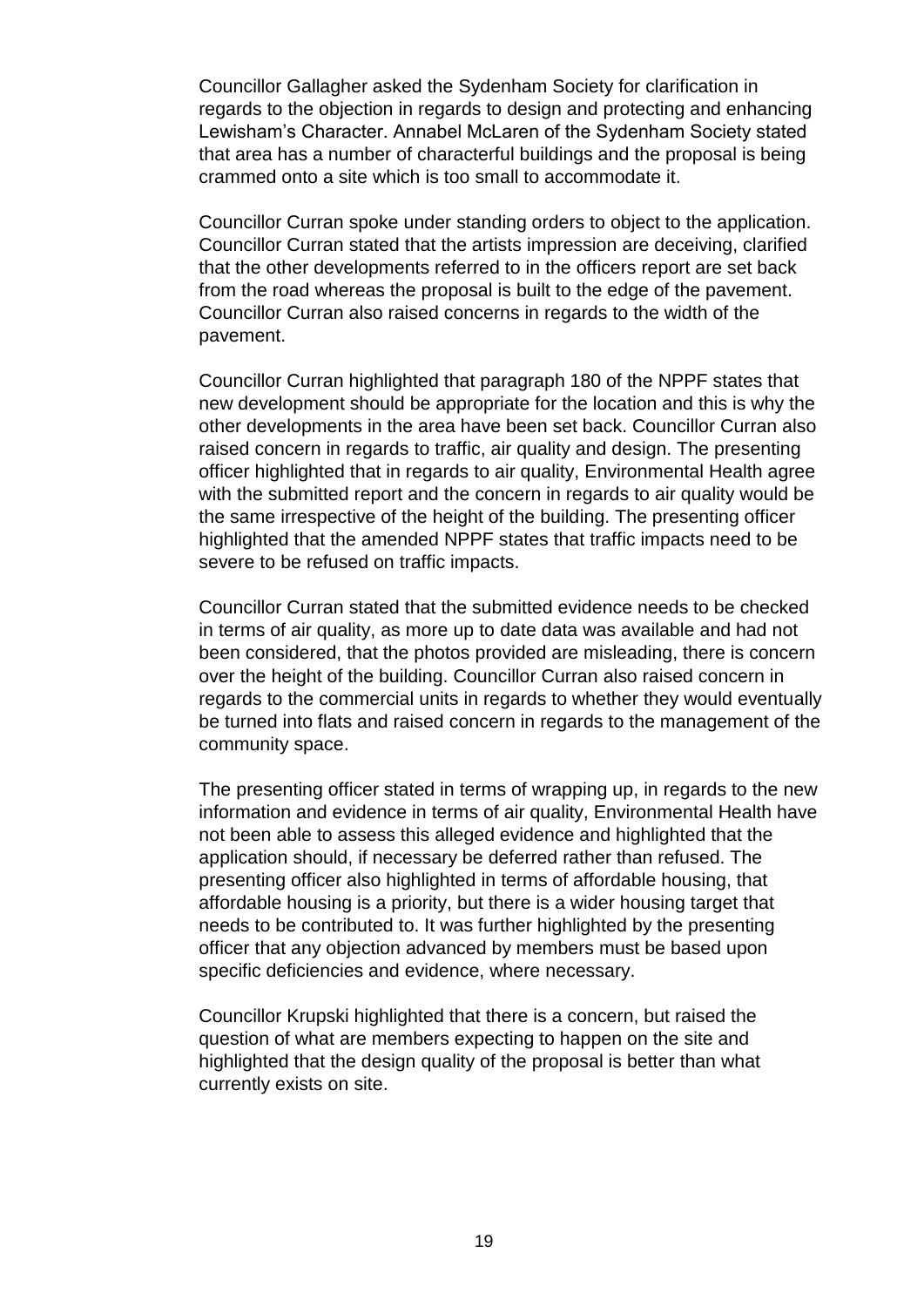Councillor Mallory stated that he doesn't have concern in regards to the height of the proposal and that his concern is in relation to the lack of affordable housing.

Councillor Gallagher asked for clarification on the process of deferring the application. The presenting officer highlighted that deferring would allow for the new evidence to be reviewed. The presenting officer did highlight that there are always solutions to mitigate against air quality. Kheng Chau-Legal Services highlighted that members are open to defer the application to allow for an assessment in terms of air quality and the questions on viability.

Councillor Brown moved a motion to defer the application. The motion was seconded by Councillor Mallory.

*Members voted as follows:* 

FOR: Councillors Brown, Mallory, Ogunbadwa (Chair) Penfold (Vice-Chair), Gibbons, Krupski, Moore and Sheikh.

AGAINST: Councillor Gallagher

## **RESOLVED: That the application DC/17/102792 be deferred**.

The presenting officer outlined that the application is for the demolition of the existing building and the construction of a part 6/ part 7/ part 8-storey mixed use development comprising 23 self-contained residential units, and 59sqm (GIA) commercial ground floor space (Use Class A1 (Retail), A2 (Financial and Professional Services) & B1 (Business), 5 car parking spaces, 40 cycle parking spaces, refuse stores, and private residential balconies and communal amenity area at 86-92 Bell Green SE26.

The presenting officer clarified the design of the building, outlined the proposed amenity space and outlined that all of the units are at least dual aspect.

The presenting officer outlined that 3 comments, 5 objections and 32 letters of support were received. An objection was also received from the Sydenham Society. The objections were in regards to the height of the proposed building, issues in regards to parking and traffic congestion, the design of the proposed building and the lack of amenity space for families.

The presenting officer outlined that the viability assessment shows that the scheme cannot provide affordable housing and that two review mechanisms to contribute to affordable housing would be attached to a permission. The presenting officer outlines the contributions that would be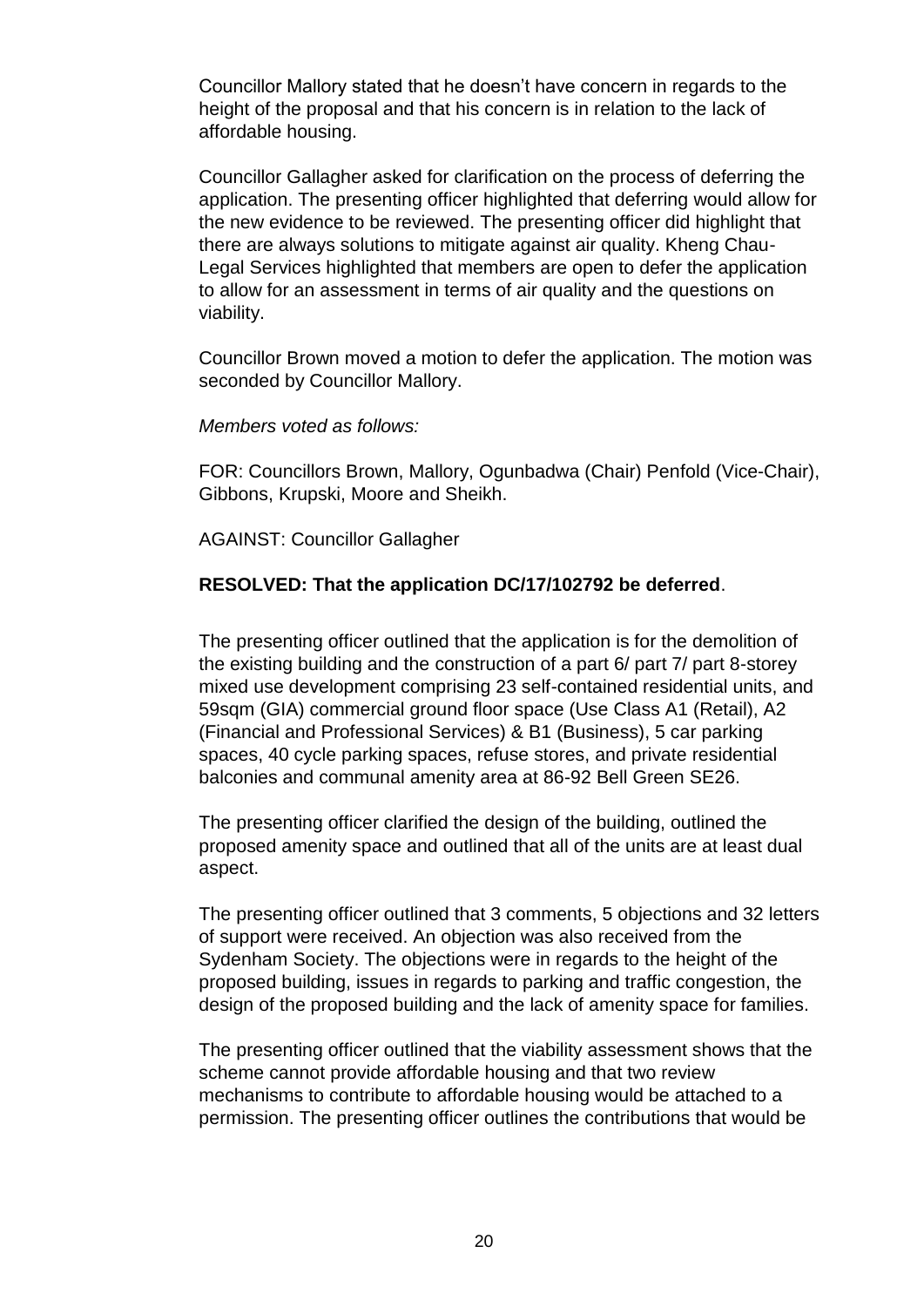attached to a permission, these include an £92,500 towards an off-site payment in lieu of contribution towards affordable housing.

Councillor Mallory raised concerns in regards to viability and the review process, as the Council should be looking for genuinely affordable housing, and as such the scheme does not meet the housing need. Councillor Mallory asked why we wait for the review and how it is enforced. The presenting officer stated that expert consultants on viability sometimes conclude that it is not viable for more affordable housing to be provided initially, and in line with policy a review mechanism is attached to a permission. The presenting officer highlighted that review mechanisms are not an uncommon requirement.

Councillor Mallory asked for clarification of the type of units proposed. The presenting officer highlighted that all of the units are market housing. Councillor Mallory asked why the scheme is being considered if no affordable housing is being proposed, the presenting officer clarified that the viability review demonstrated that affordable units could not be delivered.

Councillor Penfold asked for clarification on the figures in the viability report. The presenting officer highlighted that the viability report is reviewed by an independent expert, and later provided clarification of the figures cited.

Councillor Sheikh stated that she supports the concerns raised by Councillor Mallory.

Councillor Gallagher stated she agreed with the clarification sought by Councillor Penfold in regards to the figures in the viability report. Councillor Gallagher also stated that it needs be clear that Members are understanding the viability reports correctly as they are held to account and need to ensure that they understand what they are voting on as the viability reports is a part of the decision making process. The presenting officer stated that Urban Delivery are contracted to assess the viability evidence and produce a summary report on behalf of the Council. The presenting officer highlighted that the review mechanism process is a common process and is an open book process.

The Committee received verbal representations from Richard Evans –WYG who represents the applicant. Richard Evans responded to some of the raised viability issues, outlined the design process and explains that the shops on the site are currently vacant. Richard Evans highlights that the scheme would provide 23 residential units which would comply with the Council's policy on mix of unit sizes. Richard Evans also highlighted that the commercial units would have subsidised rents (in the form of a 3 month initial rent free period), that the scheme would exceed cycle storage requirements, provide 5 car parking spaces, would meet the sustainability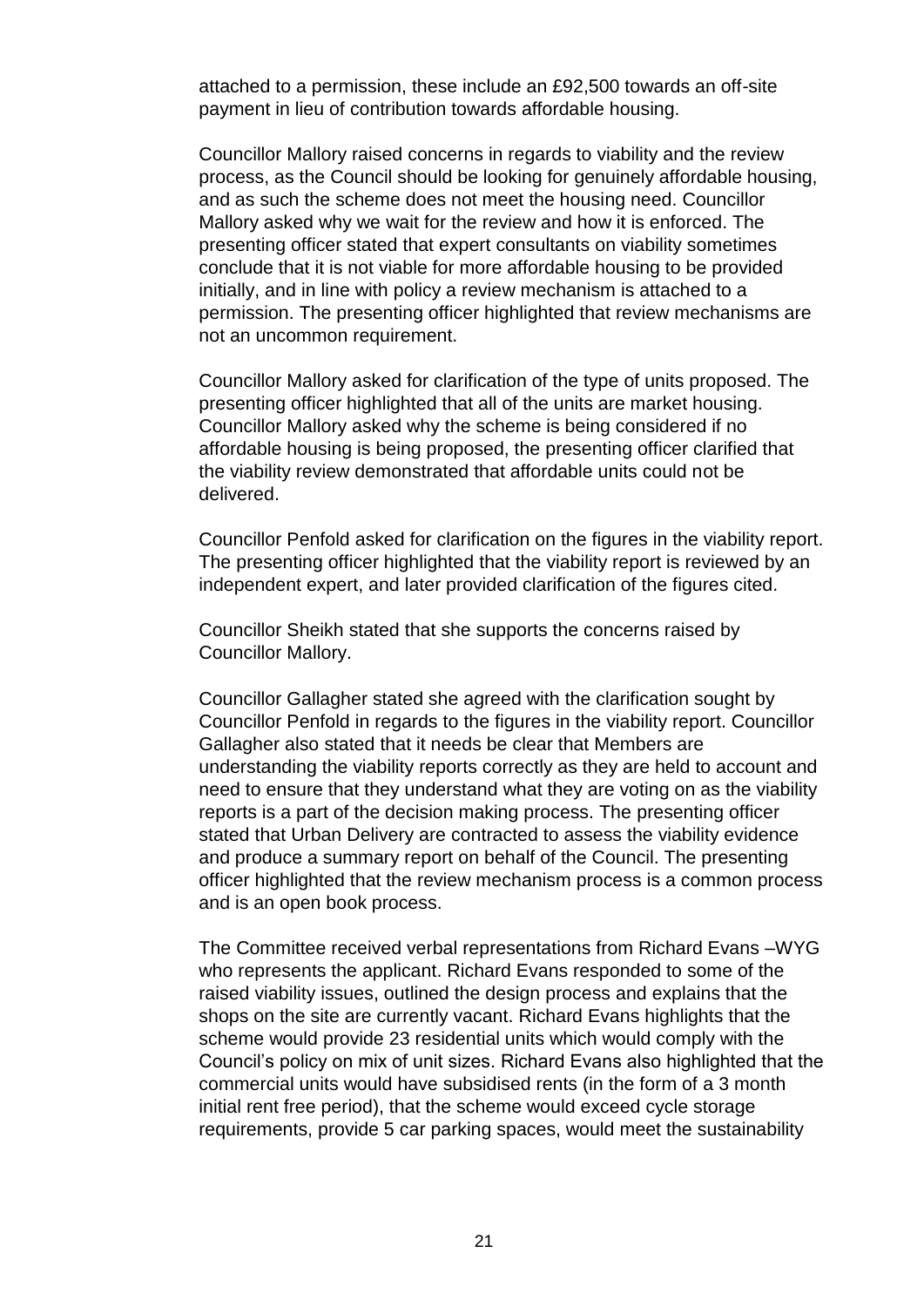requirements and that the Lewisham Design Review Panel stated that the scale of the scheme is acceptable.

Councillor Mallory asked why is the applicant is committed to providing housing, why is no genuine affordable rented housing proposed. Richard Evans highlighted that the guidelines of affordable housing accept that there needs to be an incentive to developers to bring development forward and that 15-20% profit is the profit level that is accepted. Richard Evans highlights that that a contribution of £92,500 towards off-site affordable housing is proposed.

Councillor Gallagher stated the developers need to account for policy when the site is purchased and raised two questions. The first question asked how long the commercial units would benefit from subsidised rent and whether this would be secured via a condition. The second question raised was in regards to the whether the communal space is appropriate for families given its location at the top of the building. Richard Evans clarified that the value of the site was reflected in the Benchmark Land Value. Richard Evans also clarified that the amenity space is served by lifts and the due to the constraints of the site its location is the only place it could go. Richard Evans also stated that the present offer for the subsidised rents is 3 months from occupancy.

Councillor Penfold asked for clarification on the build costs due to perceived discrepancies in the viability report. Richard Evans stated that the author of the report is not at the meeting so he is unable to comment on the perceived discrepancies but did highlight that the report has been reviewed by the council officers and Urban Delivery on their behalf. The presenting officer stated that he appreciated that members wanted to be correct with the figures and highlighted that findings of the independent review cannot be disregarded.

Councillor Mallory asked for clarification in regards to the review if flats are already sold. Kheng Chau – Legal Services clarified that the early stage review is within 2 years of the planning permission if the scheme hasn't reached the agreed point and that the review would be on an open book basis, the assumptions would be checked and if it is found that more affordable housing can be provided it would be secured on site if it found during the early stage review. The late stage review is at the point of 75% sale and if it is found that more affordable housing can be provided then it is an offsite contribution.

Councillor Sheikh asked how review mechanisms on other developments have worked and how it is ensured that the review takes place. The presenting officer clarified that the early stage review is takes place if there is no substantial start within two years of the planning permission. The presenting officer also clarified that he doesn't have the figures to hand in regards to review mechanisms on other schemes.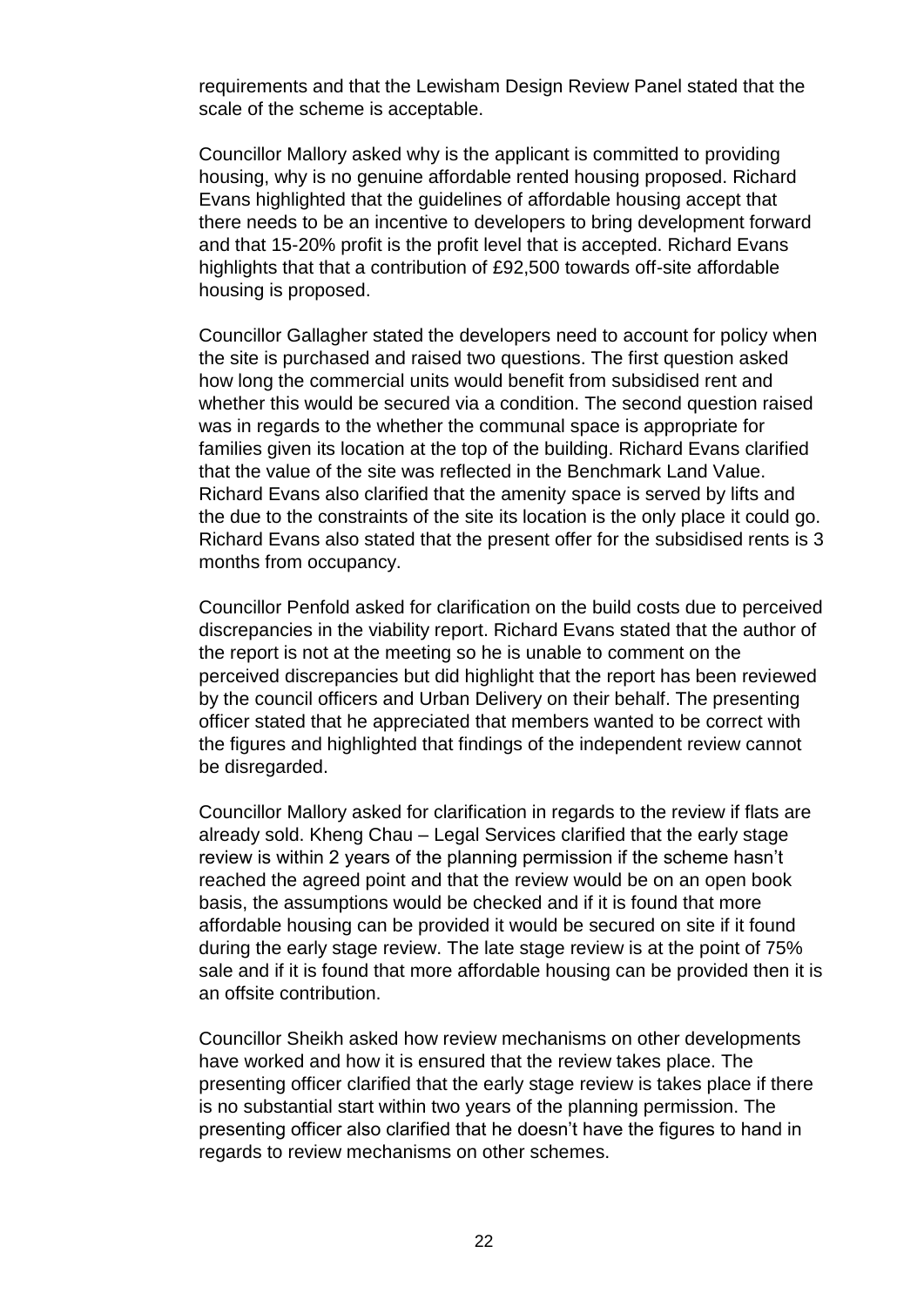Councillor Gallagher asked for clarification from legal services in regards to whether a contribution for affordable housing is solely for affordable housing or whether it contributes to other works. Kheng Chau – Leal Services stated that he does not know the answer but that common sense would suggest that there would be admin costs involved. The presenting officer clarified that a S106 contribution for affordable housing can only be spent on the purpose for which that s106 defines it must be spent.

The committee received verbal representations from Annabel McLaren of the Sydenham Society and a local resident Mareline Sterling. The Sydenham Society stated that they maintain the objection that is outlined in the officer's report, and highlighted that the scheme provides no affordable housing, traffic concerns and that the design, height and massing of the proposal is out of context and over dominant.

Mareline Sterling stated that the proposal would be another tall building which would block in Holmshaw Close, raised concerns in regards to parking, the building works and stated that the site is too small to accommodate the proposal. Councillor Sheikh asked Mareline Sterling if as a local resident she would like to add anything further. Mareline Sterling said she would and that 3 developments of tall buildings have been built so far and it is too much for residents. Mareline Sterling also raised concerns in regards to access for emergency vehicles and stated she appreciates that the existing building needs to be replaced. Councillor Sheikh asked Mareline Sterling if she would say there is a sense of community, Mareline Sterling states that she is trying to set up a Tenants Association.

Councillor Penfold asked for clarification on who owns and manages the land, and whether it was in Lewisham Homes' ownership. Richard Evans confirmed that it was not. The presenting officer highlighted that he does not know who owns the land, but does not understand it to be within Lewisham Homes' ownership. Councillor Ogunbadwa (Chair) stated that the owner of the land is irrelevant to the planning application.

Councillor Gallagher asked the Sydenham Society for clarification in regards to the objection in regards to design and protecting and enhancing Lewisham's Character. Annabel McLaren of the Sydenham Society stated that area has a number of characterful buildings and the proposal is being crammed onto a site which is too small to accommodate it.

Councillor Curran spoke under standing orders to object to the application. Councillor Curran stated that the artists impression are deceiving, clarified that the other developments referred to in the officers report are set back from the road whereas the proposal is built to the edge of the pavement. Councillor Curran also raised concerns in regards to the width of the pavement.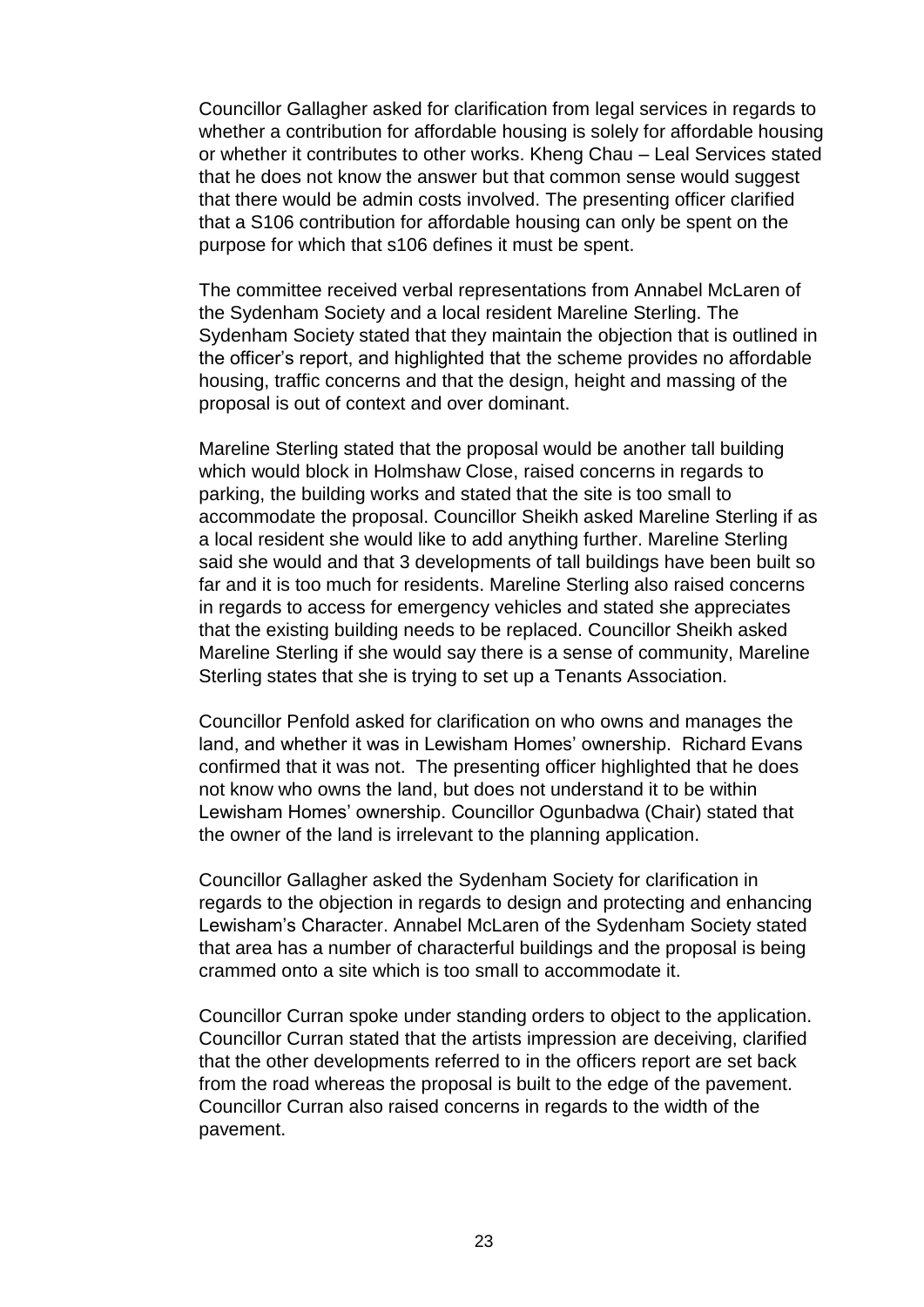Councillor Curran highlighted that paragraph 180 of the NPPF states that new development should be appropriate for the location and this is why the other developments in the area have been set back. Councillor Curran also raised concern in regards to traffic, air quality and design. The presenting officer highlighted that in regards to air quality, Environmental Health agree with the submitted report and the concern in regards to air quality would be the same irrespective of the height of the building. The presenting officer highlighted that the amended NPPF states that traffic impacts need to be severe to be refused on traffic impacts.

Councillor Curran stated that the submitted evidence needs to be checked in terms of air quality, as more up to date data was available and had not been considered, that the photos provided are misleading, there is concern over the height of the building. Councillor Curran also raised concern in regards to the commercial units in regards to whether they would eventually be turned into flats and raised concern in regards to the management of the community space.

The presenting officer stated in terms of wrapping up, in regards to the new information and evidence in terms of air quality, Environmental Health have not been able to assess this alleged evidence and highlighted that the application should, if necessary be deferred rather than refused. The presenting officer also highlighted in terms of affordable housing, that affordable housing is a priority, but there is a wider housing target that needs to be contributed to. It was further highlighted by the presenting officer that any objection advanced by members must be based upon specific deficiencies and evidence, where necessary.

Councillor Krupski highlighted that there is a concern, but raised the question of what are members expecting to happen on the site and highlighted that the design quality of the proposal is better than what currently exists on site.

Councillor Mallory stated that he doesn't have concern in regards to the height of the proposal and that his concern is in relation to the lack of affordable housing.

Councillor Gallagher asked for clarification on the process of deferring the application. The presenting officer highlighted that deferring would allow for the new evidence to be reviewed. The presenting officer did highlight that there are always solutions to mitigate against air quality. Kheng Chau-Legal Services highlighted that members are open to defer the application to allow for an assessment in terms of air quality and the questions on viability.

Councillor Brown moved a motion to defer the application. The motion was seconded by Councillor Mallory.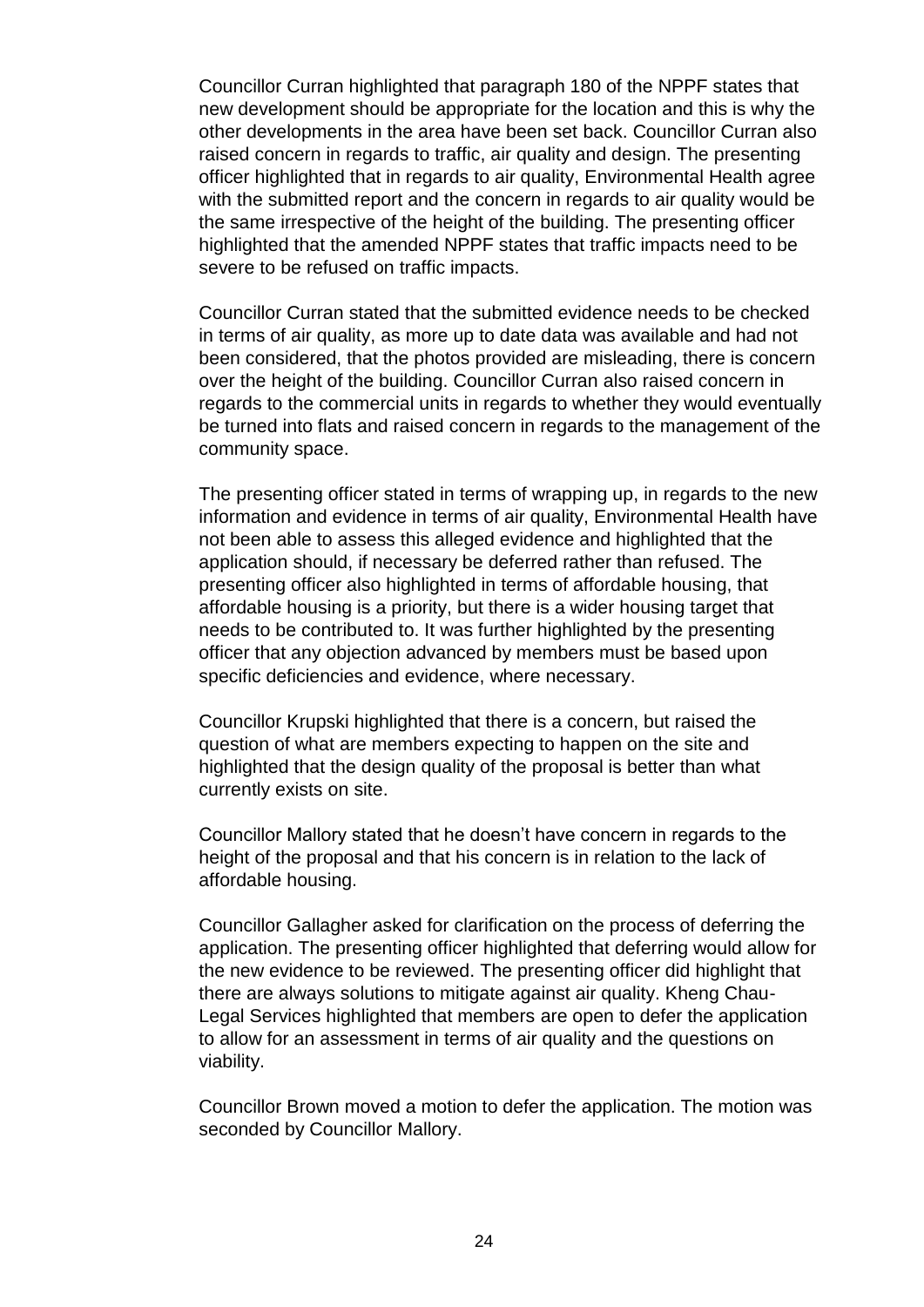*Members voted as follows:* 

FOR: Councillors Brown, Mallory, Ogunbadwa (Chair) Penfold (Vice-Chair), Gibbons, Krupski, Moore and Sheikh.

AGAINST: Councillor Gallagher

# **RESOLVED: That the application DC/17/102792 be deferred**.

# **4. 56 HONOR OAK PARK, LONDON, SE23 1DY**

The presenting officer outlined the details of the case for the installation of a new shopfront and a single storey extension to the rear of 56 Honor Oak Park, SE23, together with the blocking up of a ground floor window and the installation of replacement HVAC equipment, including fresh air intake, extraction ducts and A/C compressors.

The presenting officer clarified that the application is only in relation to the single storey rear extension, the shop front and the AC and plant material. The presenting officer also highlighted that the use class of the unit is already a hot food takeaway (Use Class A5) and as such change of use is not required or sought by this application. The presenting officer also highlighted that the applicant would require a planning application if hours of operation were desired to be changed.

The presenting officer outlined that 38 objections had been received and that this was considerably more than the number of properties which were consulted. The presenting officer outlines that full details of the objections can be found in Table 1 in the report and the objections include concern of whether a change of use is required, noise and disturbance concerns and traffic concerns.

Councillor Sheikh asked for clarification in regards to the scale of the consultation, whether refusal of the application would stop the owner opening, and what options are available to residents to raise their concerns. The presenting officer highlighted that A5 is the lawful use of the unit so any take-away could occupy the unit 'tomorrow' without an application, the presenting officer highlighted that a planning permission is not restricted to any particular occupier or type of takeaway operator. The presenting officer highlighted that Lewisham is in the early stages of its Local Plan review which looks at new policy formation and that the public consultation will take place in the next few months.

Councillor Penfold asked whether the new owners would be bound by the existing opening hours of the permission from 1994. The presenting officer confirmed that the owner are bound by the existing opening hours, unless they could demonstrate that any deviation from those hours is already immune from enforcement action, and thus that a planning application would be required to change them.

Councillor Gibbons reminded the public that concerns relating to the application in question to be taken into account and that the saturation of pizza takeaways is not something that can be considered on the current application.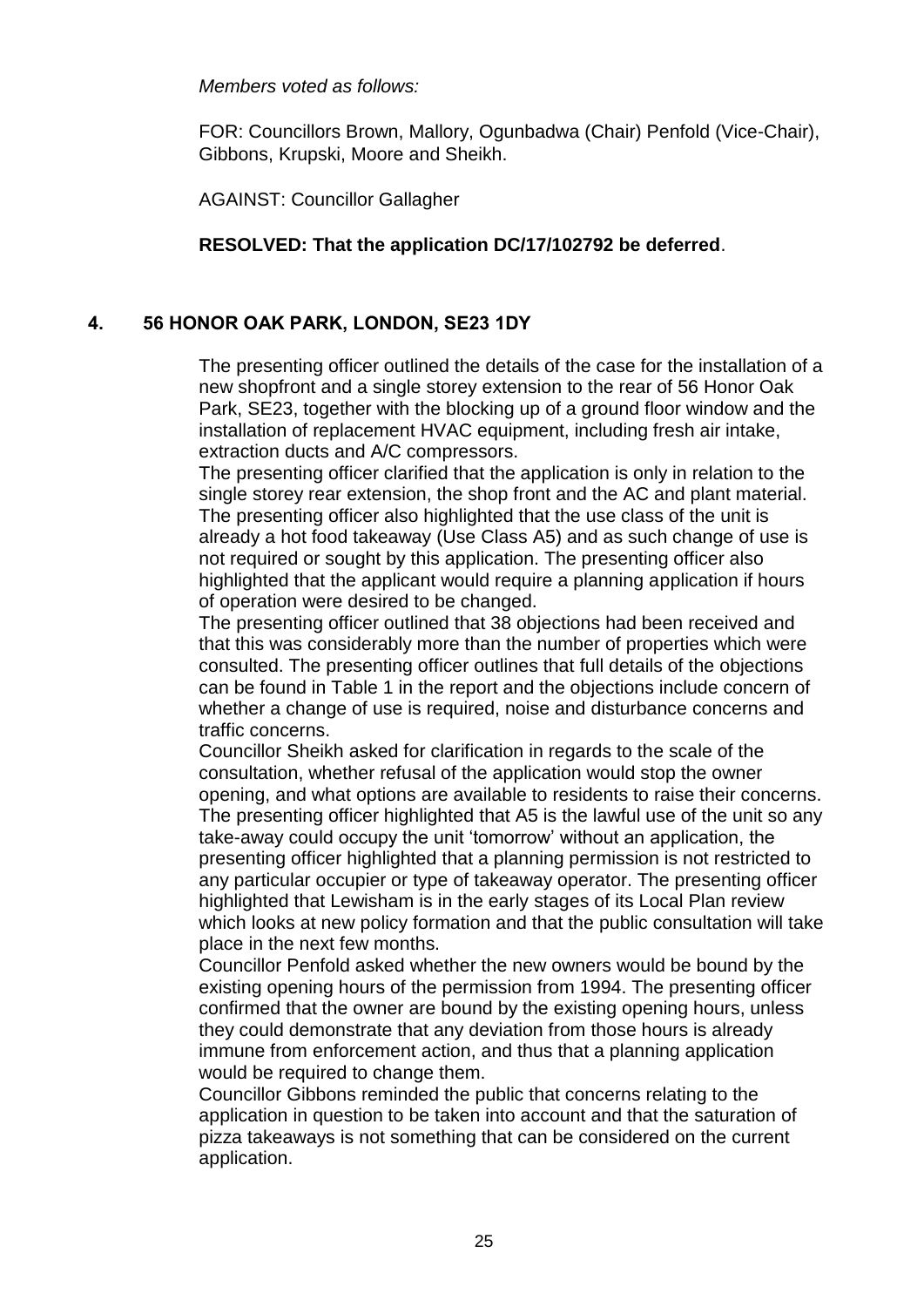The committee received verbal representations from Robin Dunne on behalf to the applicant. Robin Dunne clarified that the application is not for a change of use and that the A5 use was granted consent in 1994. Robin Dunne highlighted that he attended he local meeting and the concern over the illumination was noted and the proposal was amended and that the applicants are committed to Honor Oak Park. Robin Dunne also highlighted that an acoustic report was submitted with the application and that Environmental Health raised no objection.

Councillor Krupski asked the applicant if the business could operate without the extension. Richard Dunne answered that the extension is required. Councillor Gallagher asked the applicant for clarification on what they meant by being committed to Honor Oak Park. Richard Dunne stated that this is in terms of increased employment and an improved frontage. Councillor Gallagher asked for confirmation of the figures on the amount of local people that would be employed, Richard Dunne stated that he does not have the figure and that the increased employment is mainly in the form of delivery drivers.

Councillor Sheikh asked the applicant how much consultation has been done with local residents and businesses to view demand. Richard Dunne highlighted that consultation was undertaken and that the area is currently served by the Catford branch and delivery records show that there is demand in the area. Councillor Sheikh asked the applicant if they have spoken to local businesses, Richard Dunne stated that he had not and there is no obligation for the applicant to do so. The presenting officer highlighted that pubic consultation by the applicant is not required for an application of this type.

Councillor Ogunbadwa (Chair) stated that due to the number of objectors that the objectors choose a few people to make the objections on behalf of all of the objectors.

The committee received verbal representations of David of Parbury Road and Esteban of Honor Oak Park. David raised objections on the following grounds, the design of the shop front, the signage is out of keeping with the area, concern in regards to smell, no provision for delivery bikes in the design, issues with motorbikes. David also raised questions in regards to the front boundary of the property. Esteban stated that he appreciated he description of the application but feels local residents have not been consulted on change of use when legislation moved hot food takeaways from being within A3 use to its current classification, A5, raised concerns in regards to traffic issues and that Dominoes would not operate within the existing hours of operation.

The presenting officer clarified that Environmental Health are satisfied with the information that has been submitted and that the standards that are applied are better than previous standards used. The presenting officer stated that in regards to the setting back for the parknig of bikes, the current application is not for a change of use and is only for a shopfront. The presenting officer clarified in regards to the point made about the A3 use, that a number of years ago Central Government changed the use class of takeaways, and no planning permission or associate consultation was required as a result of this. The presenting officer also clarified that Dominos being the applicant cannot be taken into account in the assessment of the application.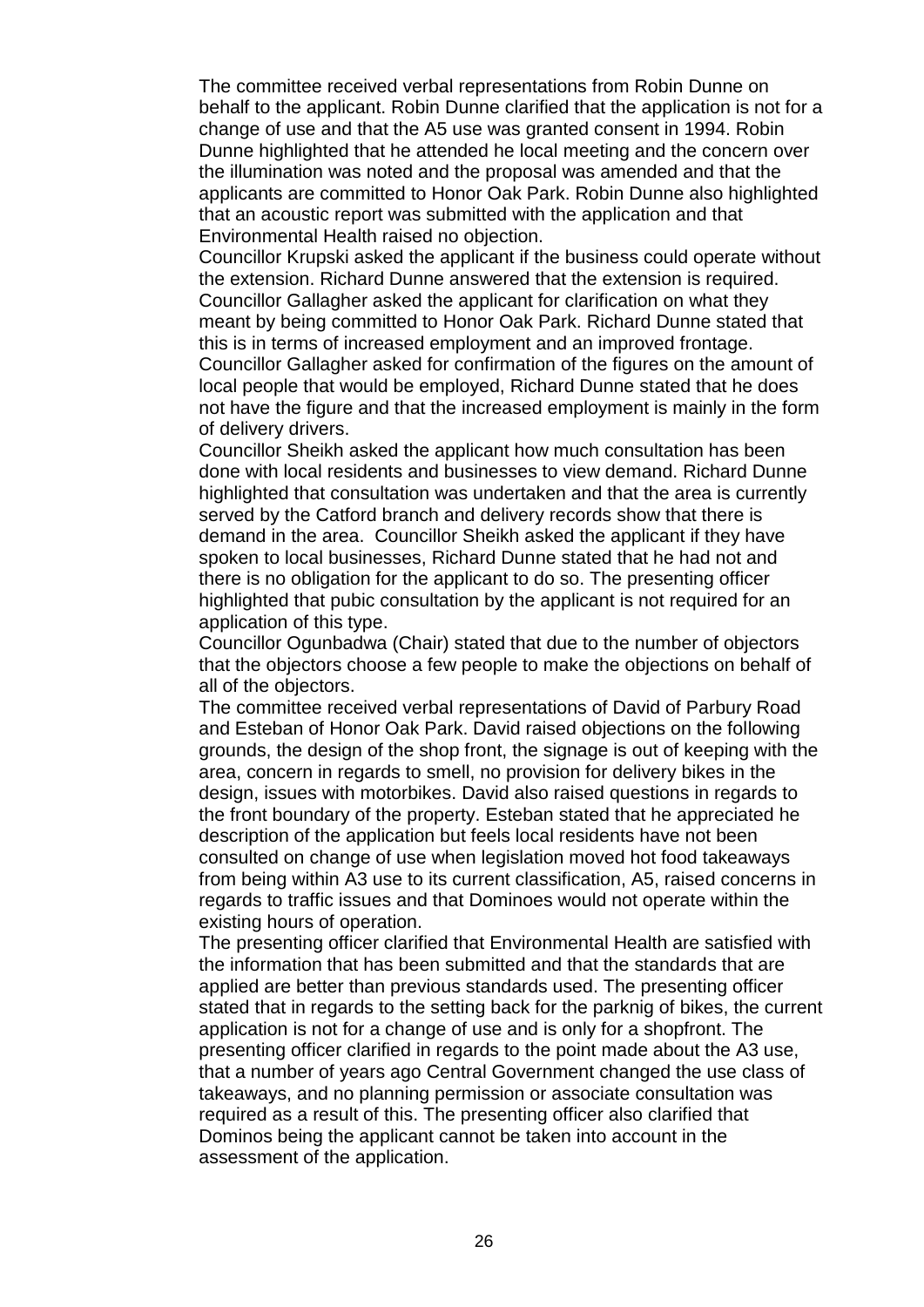Councillor Gibbons stated that he lives locally and understands the concerns that have been raised in regards to consultation and delivery vehicles, and the concerns from objectors as to why this application cannot be considered as a change of used.

Councillor Sheikh suggested that the application be deferred, as it is important to address the community's concerns in regard to the application.

Councillor Mallory agreed with the points raised by Councillor Gibbons and stated that a deferral would not help this application as they concerns raised are not issues that can be considered under the current application.

The presenting officer clarified to members that if any additional conditions are proposed, they need to be relevant to current application and conditions that already exist need not be reapplied without specific reason.

Councillor Krupski stated that there are no grounds for a deferral and believes one of the main concerns for the objectors is transport and stated that she suggests strongly to the applicants that electric bikes are used.

David, a member of the public audience asked if parking on the highway would be illegal. Kheng Chau – Legal Services stated that the highway authority can enforce on the obstruction of the highway.

A number of questions and comments were shouted from the public, Councillor Ogunbadwa (Chair) stated that questions could not be taken from the floor.

Councillor Gallagher stated that members sympathise to the points raised and asked if the sign would be illuminated when the shop was closed. The presenting officer clarified that this would be covered by the separate advertisement consent application.

Councillor Brown stated that the audience/ residents have attended due to their concern regarding the impact of the proposed operator, and that whilst members understand their concerns and sympathise with them, this application is only for the shopfront, extension, and A/C and plant units and that members are not able to make a decision on the basis of the the operator. Further, if Domino's wished to change the opening hours, an application would then be required.

Councillor Sheikh's motion to defer the application was not seconded.

Councillor Brown moved a motion to accept the officer's recommendation, this was seconded by Councillor Krupski.

Members voted as follows: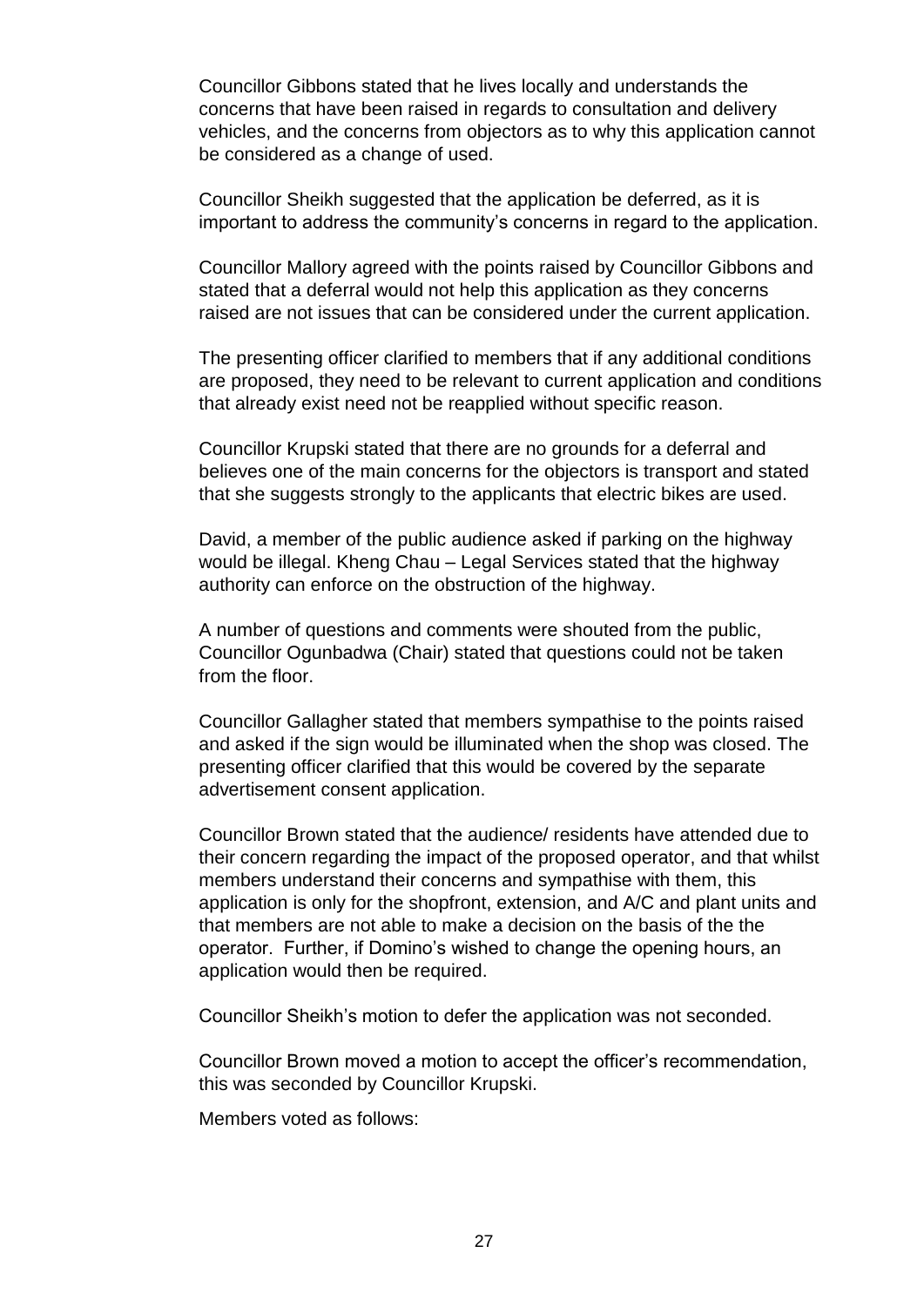For: Councillors Brown, Krupski, Ogunbadwa (Chair), Penfold, Gallagher, Gibbons, Mallory and Moore.

Abstained: Councillor Sheikh.

## **RESOLVED: That application DC/17/104077 be approved**

# **5. 1 WHITE POST STREET, LONDON, SE15 1DR**

The presenting officer outlined the details of the case the demolition of the existing structures at 1 White Post Street SE15 and redevelopment to provide a mixed use development comprising the construction of two buildings ranging from 3-7 storeys and refurbishment of the 6 railway arches (No's 62 - 67), providing 975 sqm of flexible commercial floorspace (A1/A2/B1/D1) and 25 residential units; together with the provision of associated plant, amenity space, 3 accessible car parking spaces and 56 cycle spaces.

The presenting officer clarified that 3 car parking spaces would be provided, that 6 arches would be refurbished and that proposal is a more intensive and mixed use of the site. The presenting officer also highlighted that proposal is without on-site affordable housing provision and that a permission would be subject to a review mechanism.

The presenting officer outlined that 5 objections had been received and that the objections were in regards to overdevelopment of the site, addition of traffic and noise, overlooking and invasion of privacy, loss of sunlight into gardens, the construction impact, site security issues, loss of existing buildings and displacement of tenants and devaluation in house prices.

Councillor Krupski asked for clarification in regards to refuse collection as paragraph 4.12 states that there is limited room for refuse collection. The presenting officer clarified that servicing management would conditioned.

Councillor Sheikh asked for clarification on the issues raised in regards to the displacement of existing tenants. The presenting officer clarified it cannot be taken into account in terms of existing and new tenants as it is looked at in terms of the quantum and the range of uses lost and gained. The presenting officer also highlighted that impact on house prices is not a material planning consideration. Councillor Sheikh asked whether the existing businesses will be removed from the arches. The presenting officer clarified that the employment policy does not allow for the protection of existing users and the planning decision does not take into account the terms of the lease.

Councillor Penfold asked for clarification in terms of the further perceived gaps in the viability reports and whether the surplus has been looked into. The presenting officer highlighted that he is wary of commenting on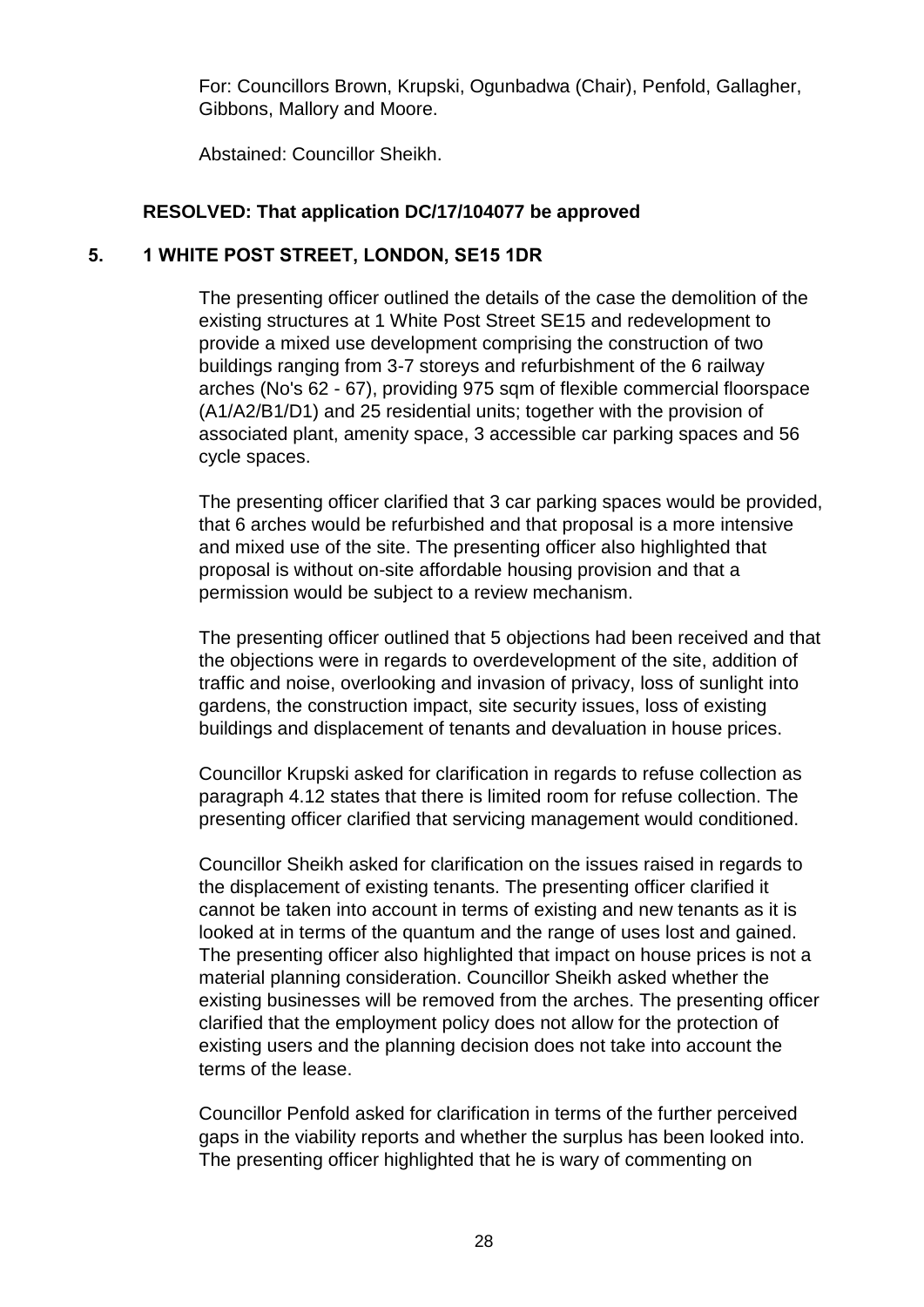individual paragraphs in the various report without taking them all in their proper context, and that a financial contribution may not equate to a whole affordable housing unit offsite contribution. The highlighted inconsistencies were later addressed by identifying the other parts of the report which explained that the gaps identified were not in fact gaps.

The difficulty in securing single units within development schemes was also highlighted, as registered provider will often seek instead to take on units accessed form access cores serving only that tenure.

Councillor Gallagher asked if why the figures between the two reports are so different in terms of viability, why is the application recommended for approval. The presenting officer clarified that there is an off-site affordable housing contribution of £107,000 and that in most instances there are differences in viability between the applicant's initial reports, and the conclusions of the Council's advisors, and that this is not a reason for refusal.

The committee received verbal representation from Jane Richardson and Jonathan Colefax on behalf of the applicants. Jane Richardson detailed the matters that have been addressed, these included obscure glazing being secured by condition, worked alongside designing out crime officers, and additional disabled parking has been provided and proposed street works. Jane Richardson also detailed that condition would be attached to a permission in regards to opening hours of commercial units to address noise concerns.

Jane Richardson addressed points raised by members in terms of displacement and stated that 1 arch is vacant, 1 is used for storage and that the others are relocating. Jane Richardson also outlined that the applicant has agreed to early and late stage review in terms of viability.

Councillor Krupski asked who would run/own the commercial units. Jane Richardson stated they would be open on the market and that the arches are jointly owned with Network Rail.

Councillor Gallagher asked for clarification in regards to the affordable housing contribution, is the recommendation subject to a condition and what the target profit is. The presenting officer states that government guidance talks about a range in terms of profit. Councillor Gallagher asked if members have the power to adjust the profit to 17.5% and model the viability output from this. The presenting officer outlines that there are different profit levels on different schemes depending on what is appropriate for that site, including its characteristics or the risks arising.

Councillor Krupski asked in terms of the Local Plan, how much demand is there for B class uses as no retail is proposed and how risk vs demand is calculated. The presenting officer stated he could not comment on risk vs